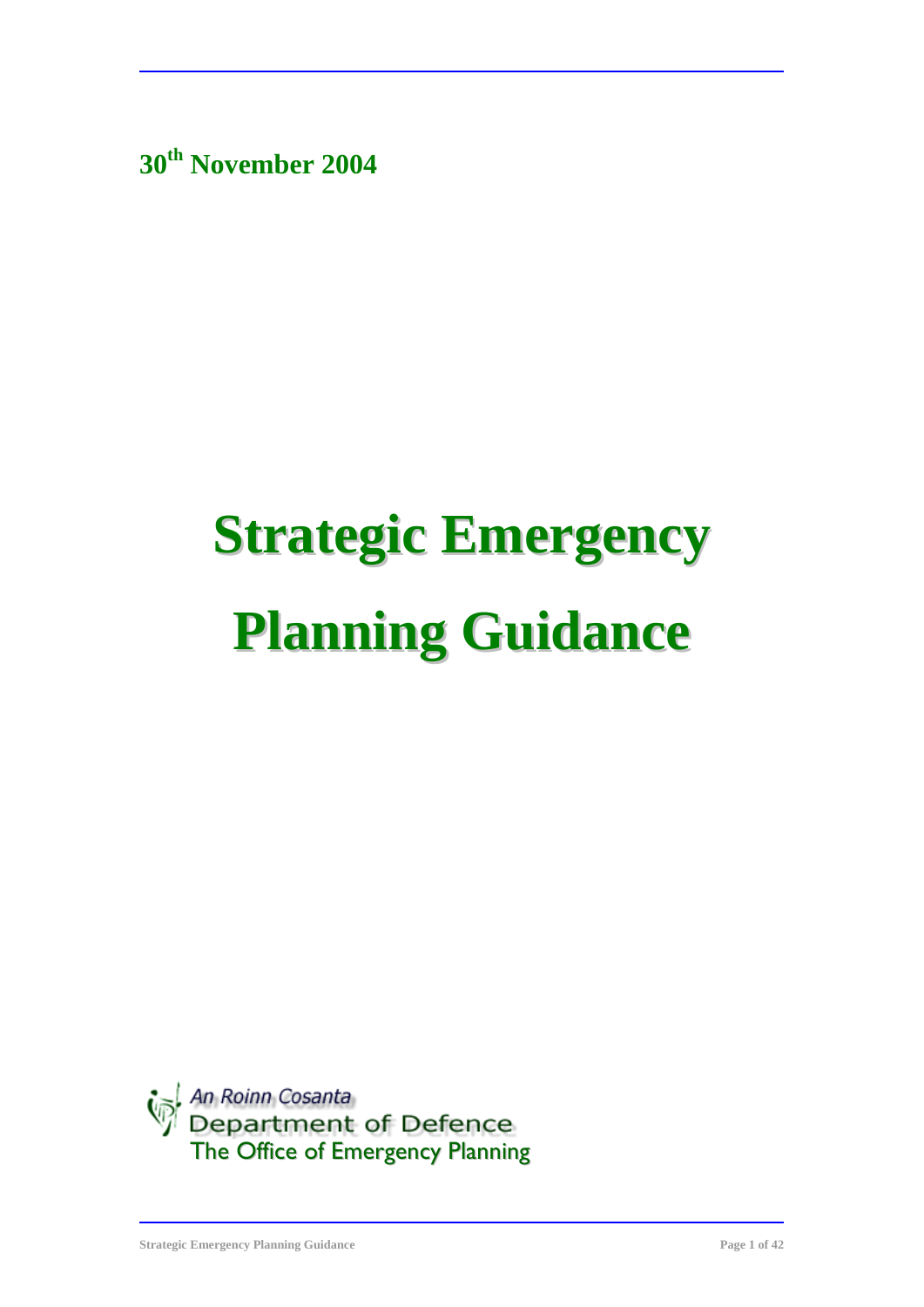#### **Foreword**

**The aim of** *"Strategic Emergency Planning Guidance"* **is to guide Government Departments and key public authorities toward achieving effective management of the emergency planning process. This will assist those with lead, principal support and other support roles in Government emergency planning to achieve the most effective response possible from State assets in terms of organisation, equipment and personnel.**

**Emergency planning is the responsibility of all. I am very aware of the good work being done in Departments with emergency planning responsibilities and other public authorities and bodies under their aegis. The basis for responding to national emergencies is laid down in the day-to-day arrangements of the normal emergency structures. The men and women who provide frontline services prove themselves regularly and bring a high-level of competence and professionalism to their work, which is an essential foundation for response in any large-scale emergency.**

**The vision of Government continues to be that State bodies will react quickly and effectively to any large-scale emergency. Response arrangements must continue to be characterised by effective management of all aspects of emergency planning ensuring a high level of public confidence in such arrangements.**

**It is very important that we continue to develop emergency planning and response arrangements. It is also essential that emergency plans are properly tested and exercised to develop the skills of the participants. I hope that this document will spur us on to further enhance the professional approach being developed for all aspects of emergency planning.**

**Go n-éirí libh go léir,**

**WILLIE O'DEA, T.D., MINISTER FOR DEFENCE. 30th November 2004.**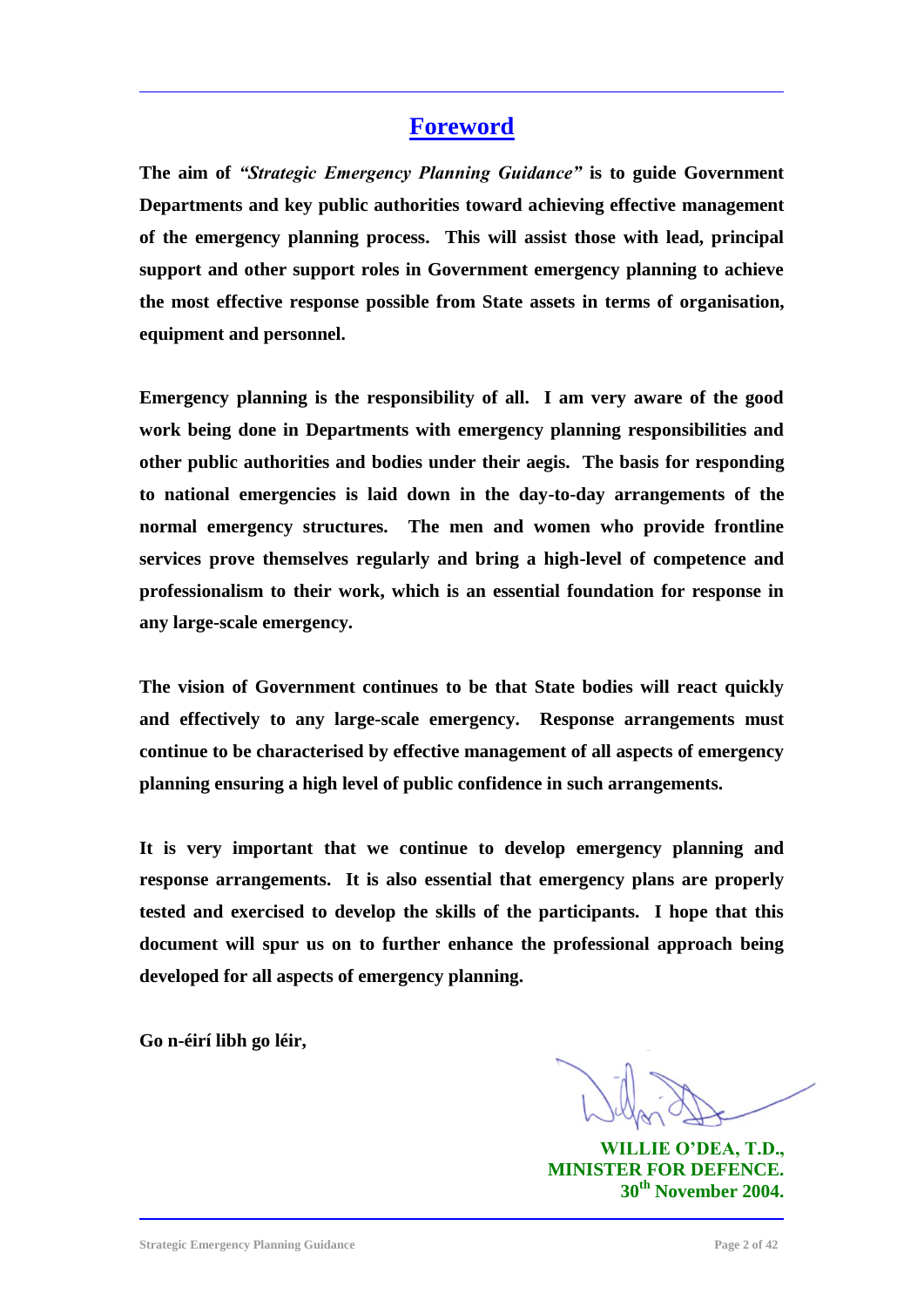## **Table of Contents**

| <b>Sections</b>                                         | <b>Pages</b>   |
|---------------------------------------------------------|----------------|
| 1. Introduction                                         | $4 - 7$        |
| 2. National Emergency Planning Coordination             | $8 - 13$       |
| 3. The Roles of Government in Emergency Planning        | $14 - 19$      |
| <b>4. Risk Assessment, Business Continuity Planning</b> |                |
| and Resource Management                                 | $20 - 21$      |
| <b>5. Communications – The Public Dimension</b>         | $22 - 23$      |
| <b>6. Training, Standards and Validation</b>            | <u>24 - 25</u> |
| 7. Emergency Planning Oversight and Assessment          | $26 - 27$      |
| 8. International Dimension of Emergency Planning        | $28 - 32$      |
| <b>Annex:</b>                                           |                |
| <b>Annex A:</b>                                         |                |
| <b>Lead, Principal Support and Other Support Roles</b>  | $34 - 37$      |
| <b>Annex B:</b>                                         |                |
| <b>International Alert, Warning and Assistance</b>      | $38 - 39$      |
| <b>Annex C:</b>                                         |                |
| <b>Other International Arrangements</b>                 | $40 - 42$      |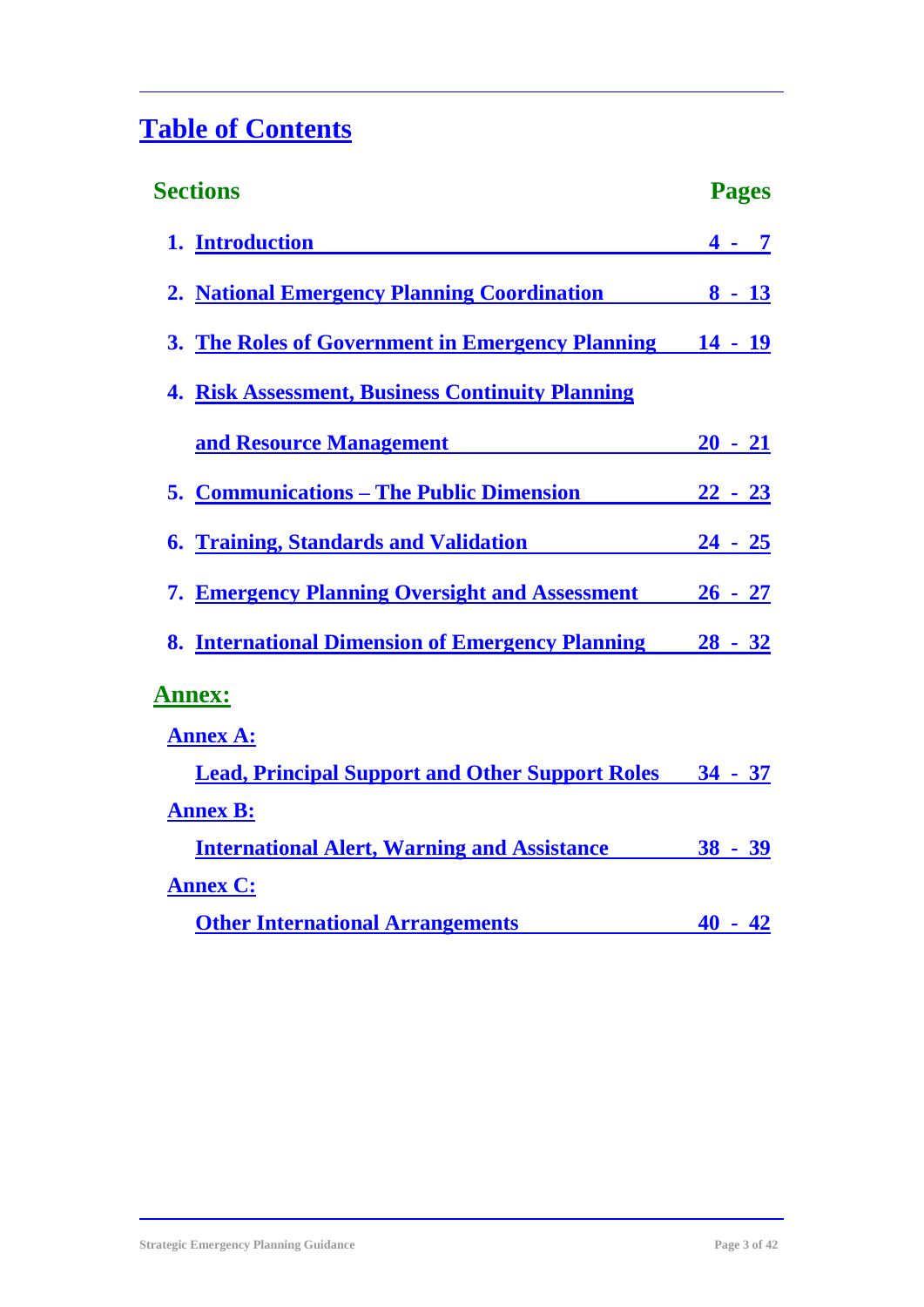# **Section 1**

**Introduction**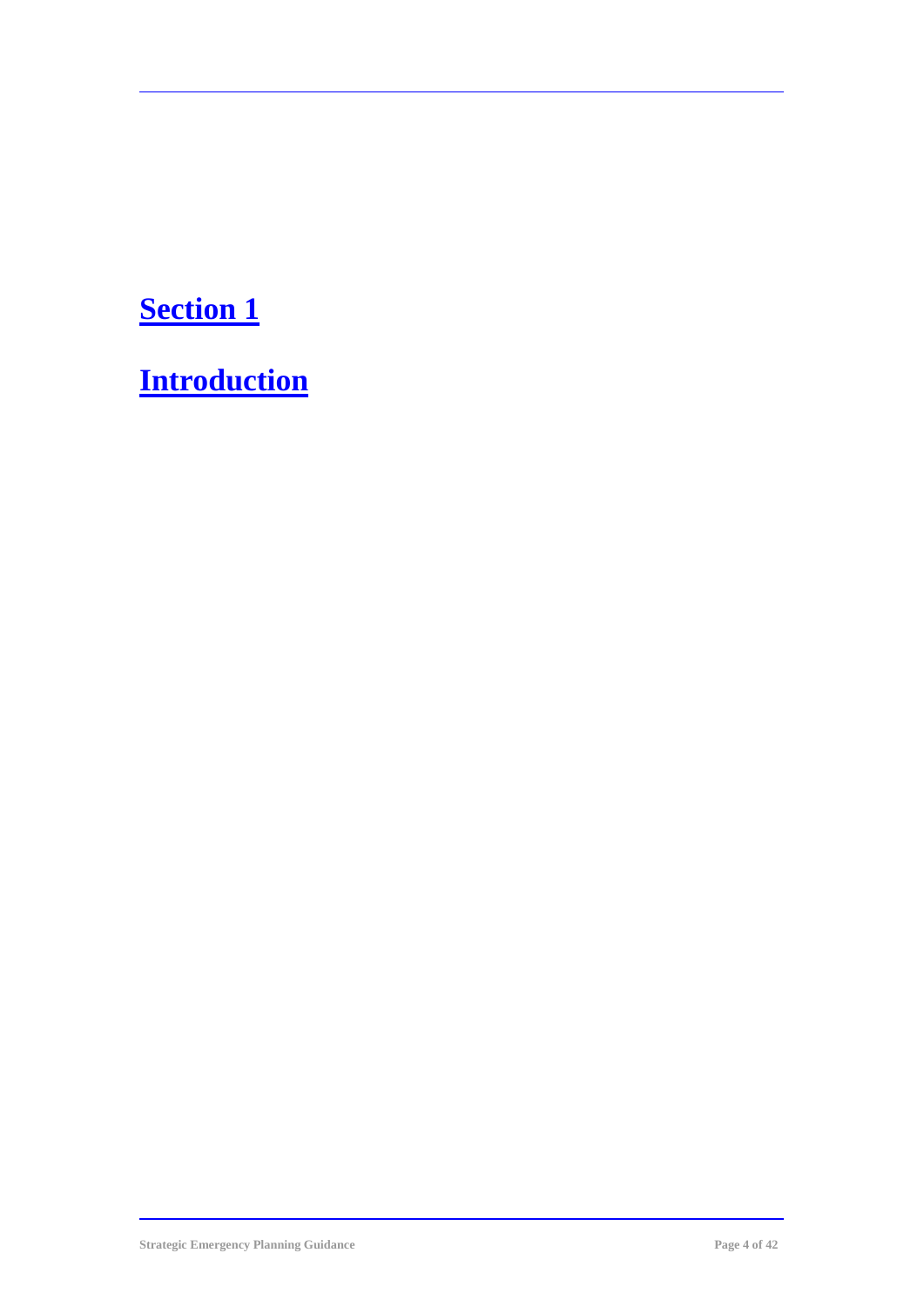#### **Introduction**

The Minister for Defence considers it appropriate to produce a *'Strategic Emergency Planning Guidance'* document to provide guidance for emergency planning.

The concept of this document arises from the need to consolidate, in one strategic document, the good work that has been done by the Government Task Force on Emergency Planning and at the Inter-Departmental Working Group on Emergency Planning.

The aim is to provide strategic guidance to Government Departments and key public authorities toward achieving effective management of the emergency planning process.

Strategic guidance provides forward-looking advice that serves as a framework for action by Government Departments and other public authorities. It addresses the ongoing strategic emergency planning requirements of Government Departments, the long-term emergency planning and management goals and the legislative and administrative framework within which Departments operate. It presents an opportunity to consider how any organisation needs to respond in terms of its structures, systems and resources to meet its goals. Strategic emergency planning should be included in the organisation's strategic and business planning processes. This forward-looking approach is important in setting the background for the emergency planning work of Government Departments and other public authorities.

Each national emergency scenario will prompt its own unique response and the responses to certain emergencies will warrant political direction, especially when there is a threat to health and property on a national scale or serious disruption to national life.

Organisations involved in emergency planning use the terms 'major emergency', 'major incident', 'disaster', and 'large scale emergency' more or less synonymously.

For the purpose of this document an emergency at a strategic level is defined as:

#### **Emergency**

An event, incident or situation, that may present a serious threat to the welfare of the population, the environment, the political, administrative, economic stability or the security of the state, which will require the political and strategic involvement of the Government.

When considering the guidance provided in this document, it is important that emergency planners distinguish between **Emergency Planning** and **Emergency Management** in applying these concepts at a strategic level.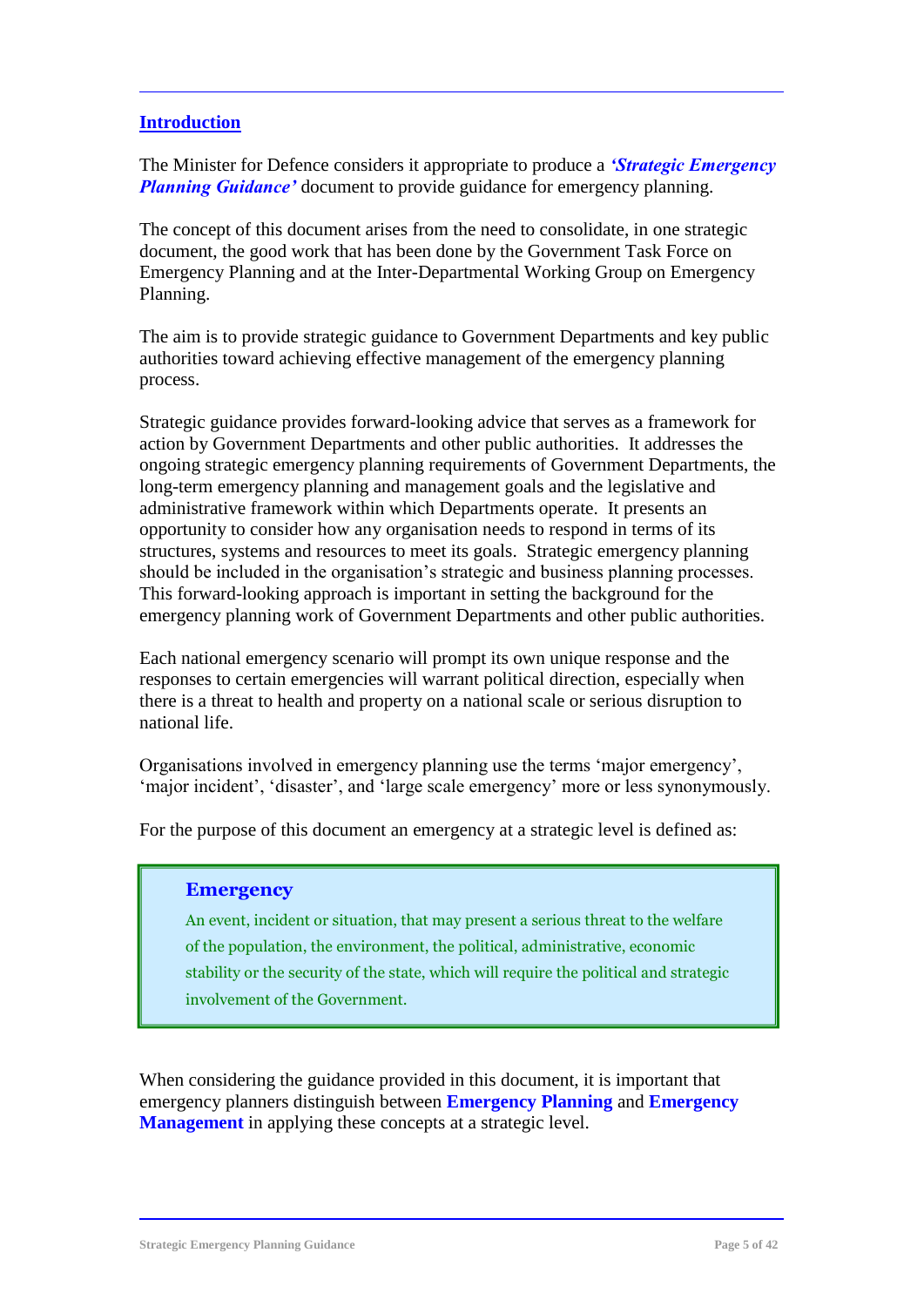Emergency planning involves the preparation, development, exercising and validation of strategic emergency plans. Emergency Management involves implementation of strategic emergency plans in an emergency situation.

This document engages the strategic dimension of Government emergency planning, defining Government, Ministerial and Departmental roles in a strategic context. It is not intended to address the tactical or operational aspects of emergency planning at Departmental level or below. It builds on the experience of emergency planners, the emergency services and on recent events abroad. The document encompasses the following objectives, which specify the actions required to meet its aim.

#### **These objectives are:**

- $\triangleright$  Providing guidance to Government Departments toward achieving a more proactive approach to emergency planning thus leading to effective management of responses;
- $\triangleright$  Engaging the strategic dimensions of Government emergency planning, defining Government, Ministerial and Departmental roles;
- $\triangleright$  Highlighting the importance of emergency planning and fostering an awareness of the structures that are in place to advance the process;
- $\triangleright$  Underlining the existing lead and support roles of Government Departments and public authorities in respect of specific emergency planning arrangements and building a high level of coordination and cooperation into the process;
- $\triangleright$  Highlighting the importance of oversight, keeping emergency plans under regular review and coordinating the best possible use of resources and compatibility between different planning requirements;
- $\triangleright$  Maintaining the momentum of emergency planning, which will enhance public awareness and build confidence in the emergency planning process.

The philosophy underlying emergency planning is that emergency planning is part of general planning for each area of Government activity and should be integrated into the Strategic and Business Planning process within each Government Department. Emergency Response is delivered by each Government Department encompassing all bodies under its aegis.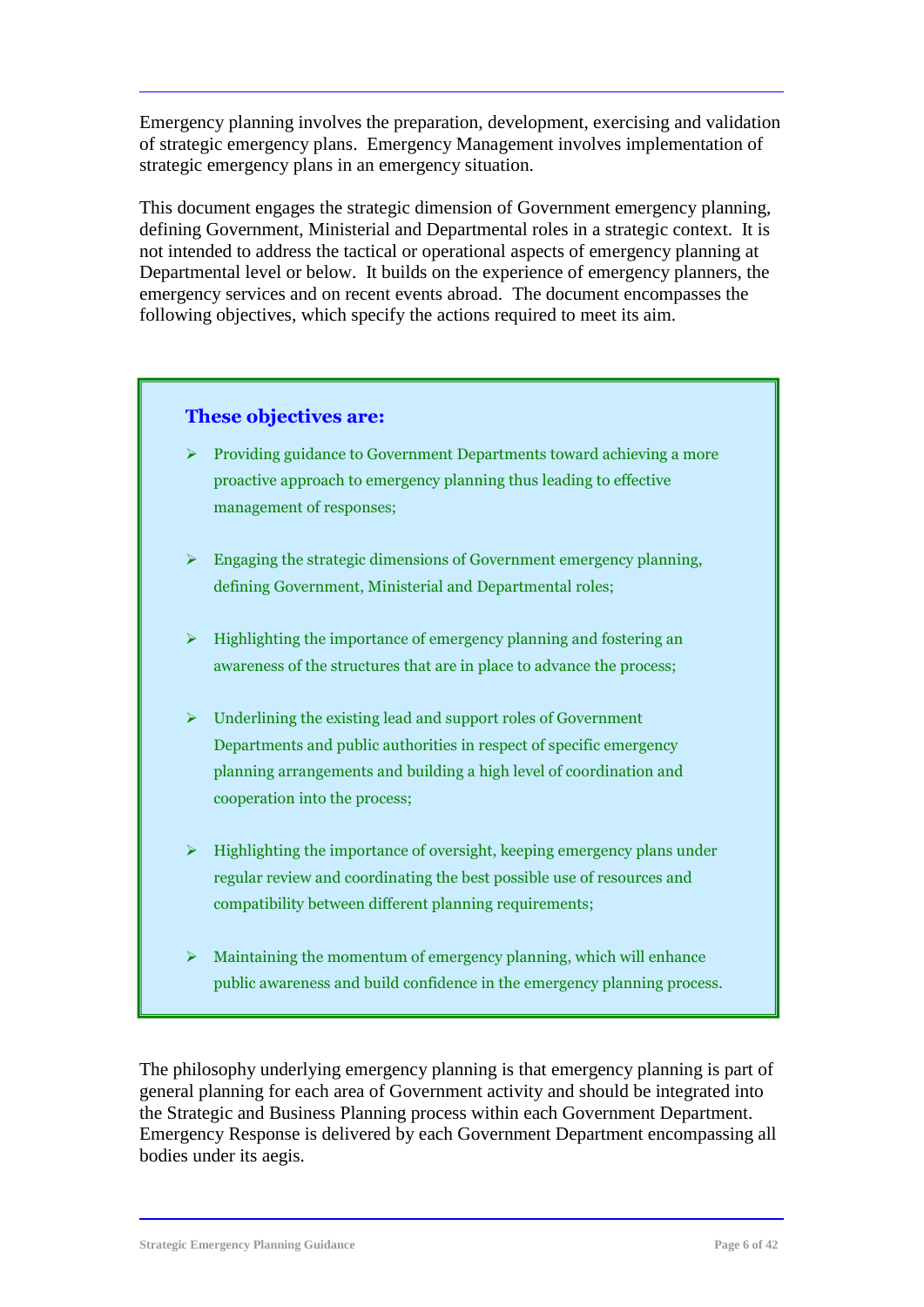The principles of strategic Government emergency planning are highlighted. Implementation of these principles reflects a Government continuing to provide leadership, generating a high level of confidence in the emergency services and the emergency planning process.



While emergency planning covers a wide range of activities and issues, it is intended that this Strategic Emergency Planning Guidance document should be a reference work, particularly for strategic planning, for the information of and assistance to emergency planning managements and practitioners in the relevant Government Departments and other public authorities.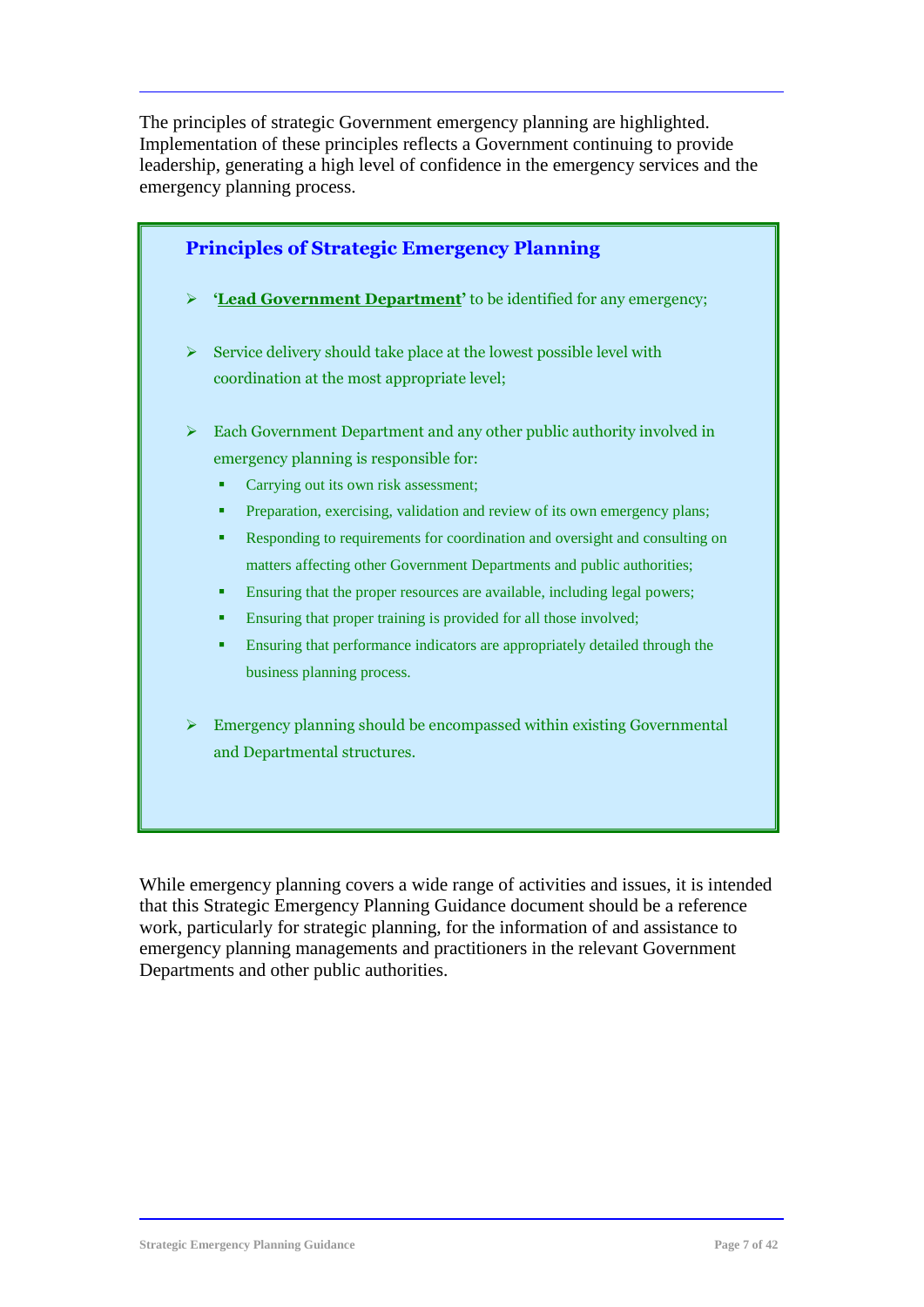# **Section 2**

**National Emergency Planning Coordination**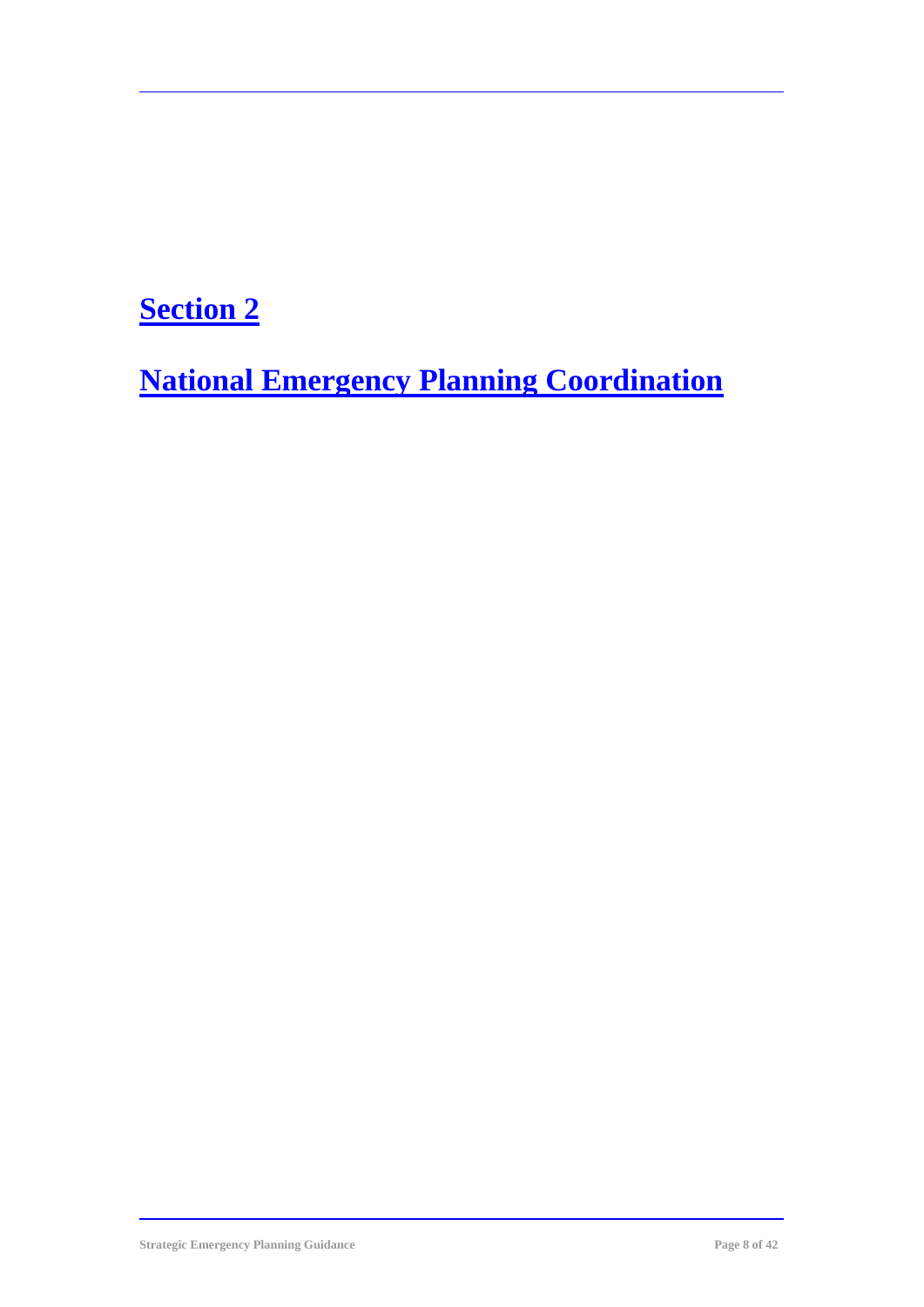#### **National Emergency Planning Coordination**

The following structures are in place to support emergency planning and to improve coordination across the various existing national emergency plans.

| <b>Structure</b>                                                                                                  | <b>Function</b>                                                                                                                                                                                                                             |
|-------------------------------------------------------------------------------------------------------------------|---------------------------------------------------------------------------------------------------------------------------------------------------------------------------------------------------------------------------------------------|
| <b>Government Task Force</b><br>on Emergency Planning<br>(Chaired by the Minister for Defence)                    | To provide active political leadership of the<br>⋗<br>emergency planning process<br>To facilitate contact and coordination<br>➤<br>between Government Departments and<br>other public authorities<br>To oversee all emergency planning<br>➤ |
| <b>Inter-Departmental Working Group</b><br>on Emergency Planning<br>(Chaired by the Office of Emergency Planning) | To provide support for the policy<br>⋗<br>initiatives of the Minister for Defence as<br>chair of the Government Task Force                                                                                                                  |

The **Government Task Force on Emergency Planning** comprises those Ministers and/or senior officials of Government Departments and public authorities, which make a key contribution to the emergency planning process. It is the top-level structure, under the chairmanship of the Minister for Defence, giving policy and direction, and which coordinates and oversees the emergency planning activities of all Government Departments and public authorities. It promotes the best possible use of resources and compatibility between different planning requirements.

The **Inter-Departmental Working Group on Emergency Planning** comprises officials representing Government Departments and public authorities with lead or principal support roles in Government emergency plans. The Task Force charges this Working Group with carrying out specific studies and developing particular aspects of emergency planning. The Working Group is the vehicle through which expertise is shared between Government Departments and public authorities on emergency planning. The Working Group continues to address emergency planning matters to reduce the potential impacts of emergencies on this State.

The **Office of Emergency Planning,** established within the Department of Defence, supports the Minister for Defence as Chairman of the Government Task Force on Emergency Planning. The Office chairs the Inter-Departmental Working Group on Emergency Planning. The lead responsibility for specific emergency planning functions remains with the relevant Government Departments.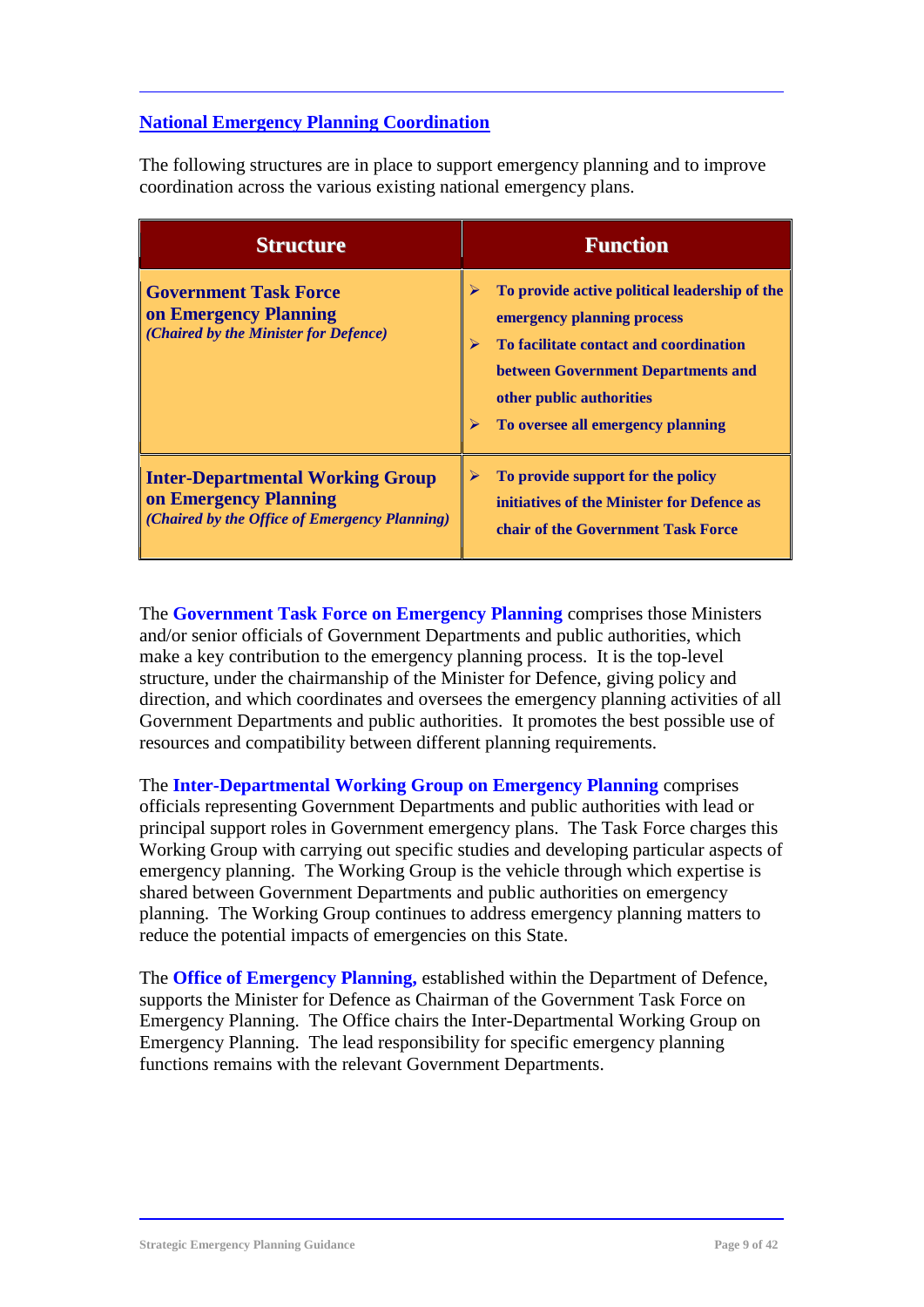The **Government Information Service (GIS)** plays a key role in preparing and projecting the Government's message on emergency management and response issues. An **Emergency Planning Media Unit**, chaired by the GIS, promotes and coordinates this work. This group, comprising Press and Information Officers of Government Departments and other key public authorities, continues to update and coordinate arrangements for handling queries on emergency planning and emergency management from the media as well as information and advice to the public.

The **National Security Committee** is chaired by the Secretary General to the Government and comprises senior representatives of the Department of the Taoiseach, the Department of Justice, Equality and Law Reform, An Garda Síochána, the Department of Defence, the Defence Forces, and the Department of Foreign Affairs. It is concerned with ensuring that the Taoiseach and the Government are advised on high-level security matters. It meets as required and continues to monitor developments, which may have security implications. Its main remit is security, but it is available as a high level resource to advise on emergency planning which has a security dimension.

#### **Emergency Planning Lead and Support Roles**

The **lead role** for planning the State's response to an emergency will rest with the functional Minister and his or her Government Department, with support from other key Departments and public authorities. The functional Department has the lead role in the areas of risk assessment, prevention, mitigation, response, maintenance of public confidence and recovery, working in association with other Government Departments and public authorities. It is the responsibility of the lead Department to work with other Government Departments and the providers of emergency services to ensure that their plans are sufficiently detailed and properly coordinated. It is important to address command and control issues in consultation with all the parties involved in the response and to ensure engagement in a structured exercise programme.

All Government Departments will be prepared to act in a principal support or other support role.

A Government Department or public authority with a **principal support role** is one that is explicitly mentioned as having support responsibilities in the lead Government Department's strategic emergency plans and has specific functions assigned to it under such plans.

**Other support roles** include non-specific assistance, which may be requested from any Government Department or public authority, in an emergency.

There are also a number of other Departmental structures, Inter-Departmental structures and expert committees, which have specific functions to assist the emergency plans of the various lead Government Departments.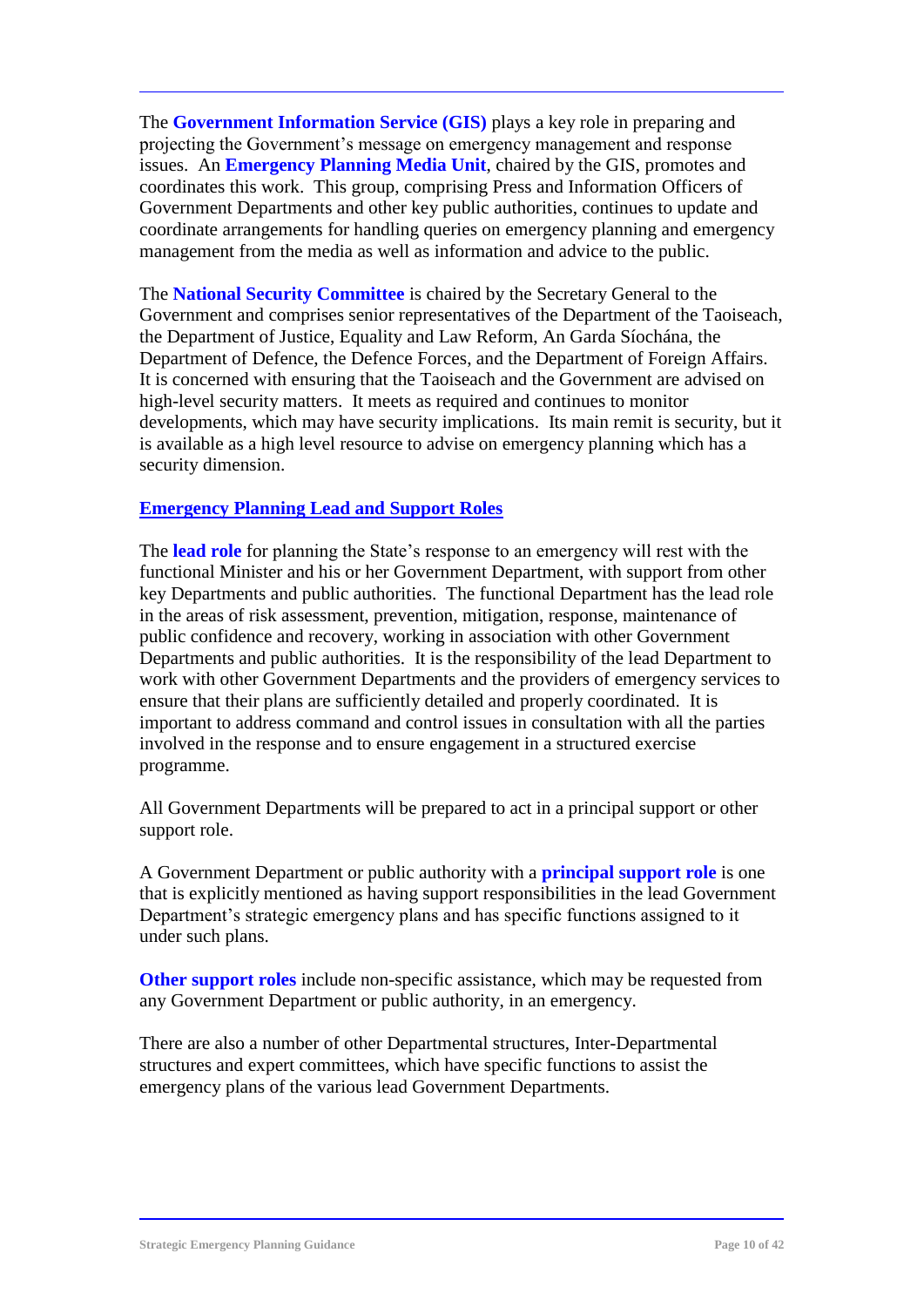#### **Emergency Plans**

Emergency plans are coordinated at local, regional and national levels by the various lead Government Departments. They cater for a wide variety of situations, which include but are not confined to the following:

- $\triangleright$  There are three Departments namely, the Department of the Environment, Heritage and Local Government, the Department of Health and Children and the Department of Justice, Equality and Law Reform, with lead roles in respect of the **Framework for Coordinated Response to Major Emergency**.
- The Department of the Environment, Heritage and Local Government has the lead role with regard to issues relating to **Chemical Emergencies.**
- $\triangleright$  The Department of the Environment, Heritage and Local Government has the lead role in the **National Emergency Plan for Nuclear Accidents** and is supported by an Emergency Response Coordination Committee (ERCC).
- $\triangleright$  The Department of the Environment, Heritage and Local Government has the lead role, providing guidance to the Local Authorities which have responsibility for planning for **Severe Weather Emergencies**
- The Department of Health and Children has the lead role for **Public Health Emergencies.**
- $\triangleright$  The Department of Communications, Marine and Natural Resources has the lead role for dealing with **Major Oil Spillages from Vessels** and all aspects of harmful substance pollution of the sea and coastal areas.
- $\triangleright$  The Department of Communications, Marine and Natural Resources has the lead role for dealing with all aspects of **Search and Rescue** at sea
- The Department of Agriculture and Food has the lead role for dealing with **Exotic Animal Diseases.**

**Annex 'A'** provides a template for lead Government Departments to assist them in the preparation, development, exercising and validation or otherwise examining their emergency plans. It will assist in identifying those other Departments or public authorities which have either a principal support or other support role. The completion of the template will require consultation and agreement between the lead Government Department and the other relevant Government Departments or public authorities with such roles under each plan. Many emergency plans are based on some form of coordination, assistance or sharing of resources between Government Departments or public authorities. In such circumstances provision should be made to have such arrangements underpinned by appropriate Memoranda of Understandings (MOU) or Service Level Agreements (SLA). Such MOUs and SLAs should be developed and reviewed over time and will provide for clarity of arrangements and functions between the relevant Government Departments and those providing support. The position, as outlined, may alter as new threats develop or as Government reviews Departmental emergency planning and management.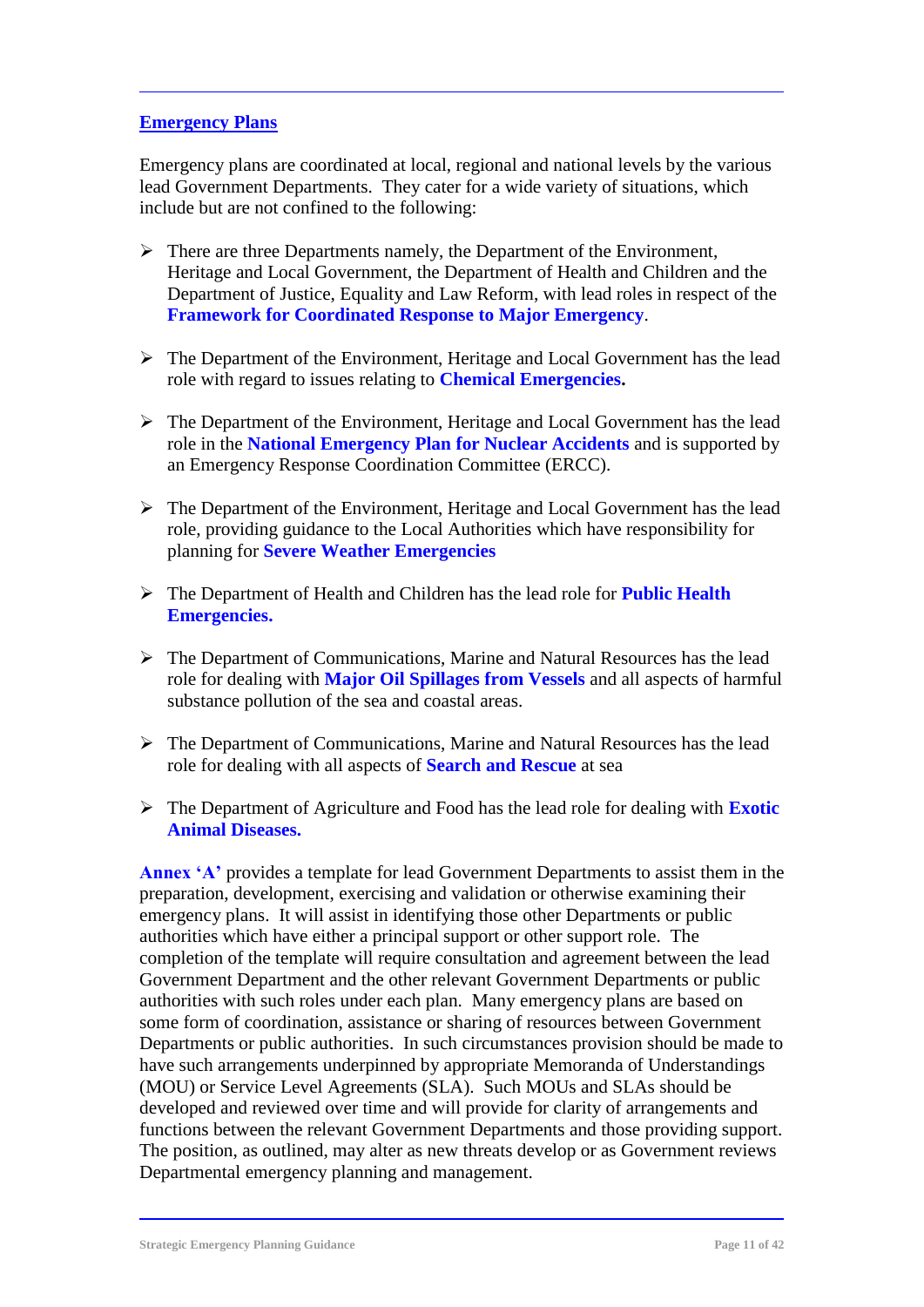Other member states of the European Union may also provide assistance, if necessary. The international aspects of emergency planning and the related structures that may assist are also an important part of the assets available to Government, which must be considered in emergency planning by Government Departments. International emergency planning coordination is covered in Section 8 of this document.

**Figure 1** on the following page gives a diagrammatic outline of the current **National Strategic Structures for Emergency Planning.**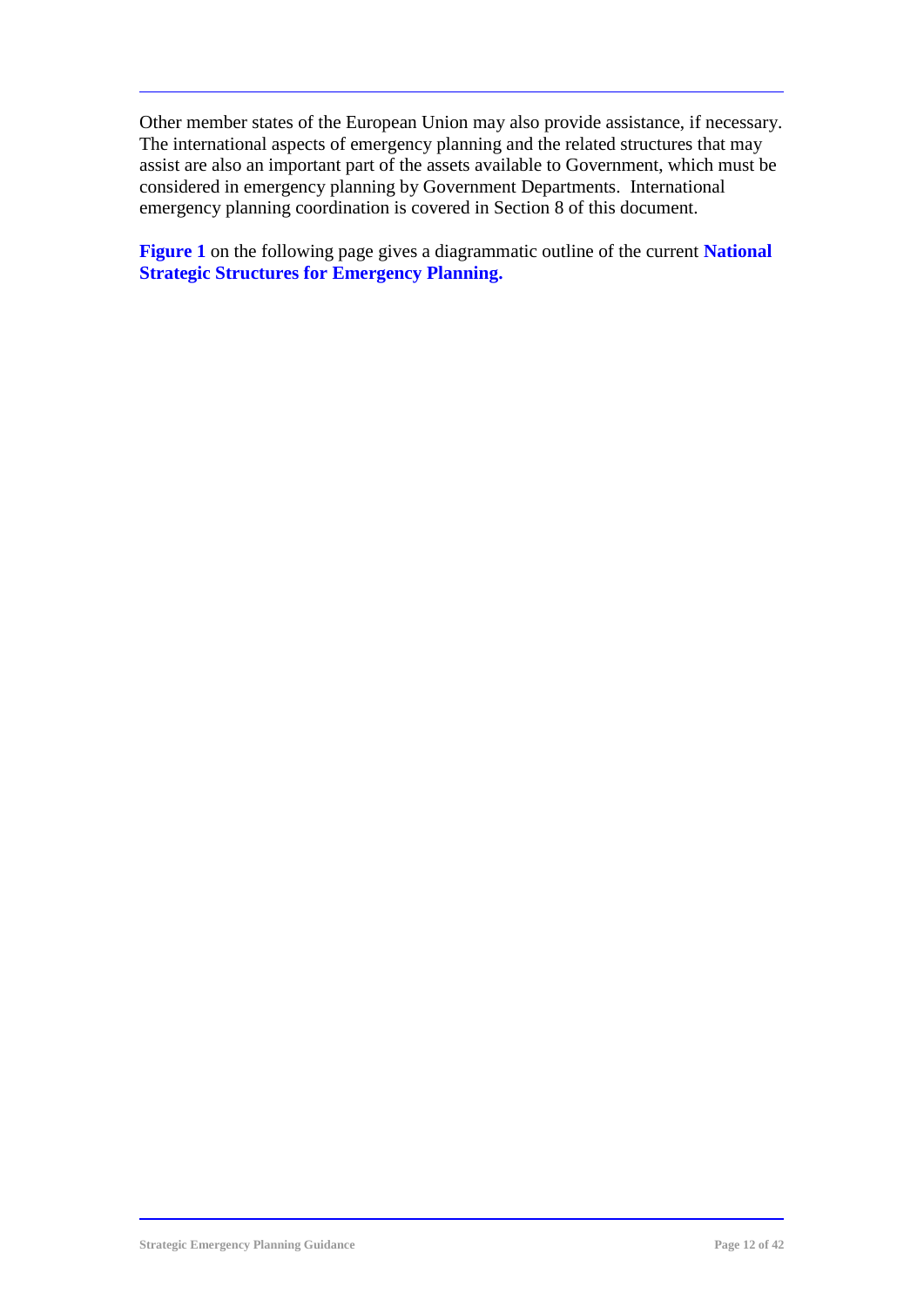### **National Strategic Structures for Emergency Planning**



#### **Figure 1**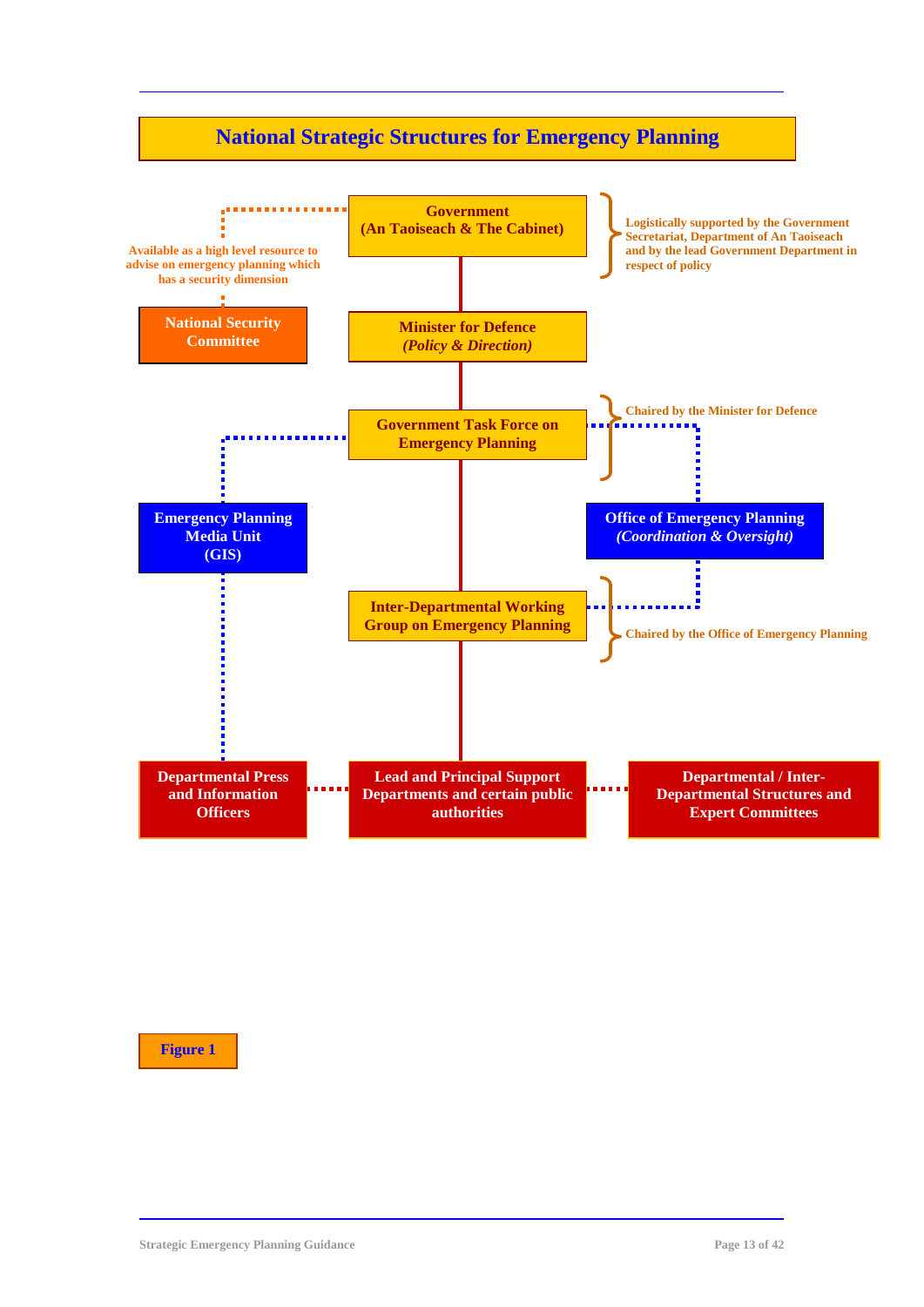# **Section 3**

**The Roles of Government in Emergency Planning**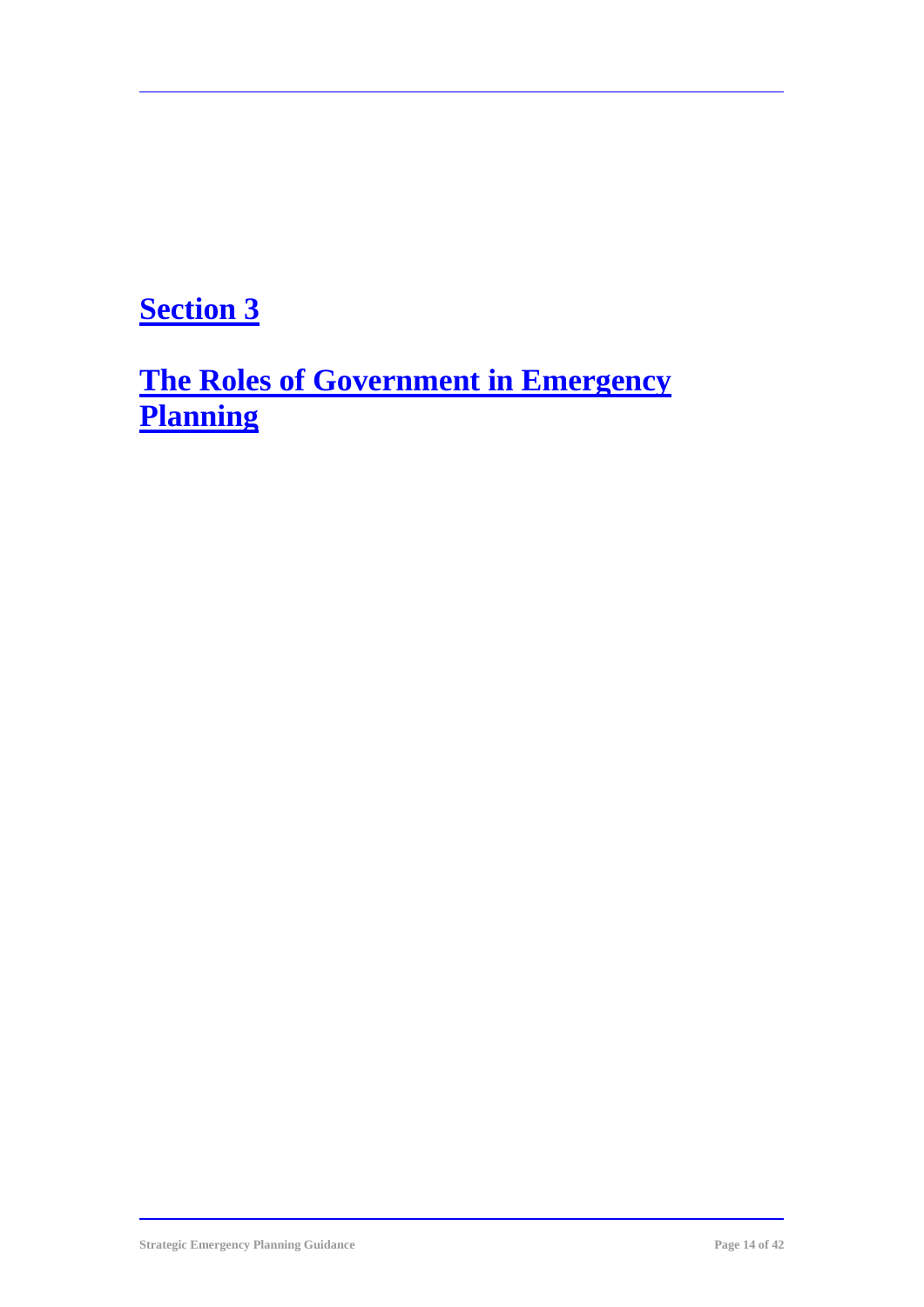#### **The Roles of Government in Emergency Planning**

#### **General**

It is recognised that Government Departments may contain executive emergency planning or response elements within Departmental structures or within public authorities under their aegis. The lead Minister's responsibilities with regard to such an executive function will be as described within the individual emergency plans of his or her Department or of those public authorities under its aegis. In planning for emergencies the distinction between strategic Government planning and the executive planning functions should be understood.

#### **Statutory Responsibility**

Statutory responsibility for various functions is allocated to Ministers by the Oireachtas. Government Departments take the lead role in planning for and management of emergencies in areas for which each has statutory responsibility. Lead Government Departments may have both a strategic and an executive role. Other Government Departments, and public authorities assist the lead Department in a support role, as required.

#### **Government**

Most emergency situations in Ireland are responded to and managed by area based emergency services through their own command and control systems, with the lead Government Department providing a monitoring, advisory, guidance or other functional role, without any need for direct intervention by Cabinet.

Where Cabinet involvement is warranted, the nature of the incident will determine which Department is the lead. This Department will then initiate its emergency plan and provide the mechanism for appropriate coordination and response.

Each national emergency scenario will prompt its own unique response. The responses to certain emergencies will warrant political direction. As a general guiding principle, Cabinet or a Cabinet Committee will be expected to convene in the event of a national emergency that poses a threat to health or property on a national scale or serious disruption to national life.

During such emergencies, significant issues could arise for Cabinet and for Ministers of Departments with lead responsibilities for emergency planning. Government Departments should consider the possible escalation criteria that may be driven from a situation developing beyond the local response capacity (bottom up) or which may be driven by Cabinet perceiving a need to intervene (top down) or driven by both.

In the case of an emergency, as defined in the Introduction, the Taoiseach and the Cabinet, including the Minister of the lead Government Department may need to be engaged to provide active political direction at an early stage. Arrangements for the engagement of the Cabinet and/or Cabinet Committees should be written into all Government emergency plans, as outlined by Government decision *(Ref. S180/46/02/0001C).*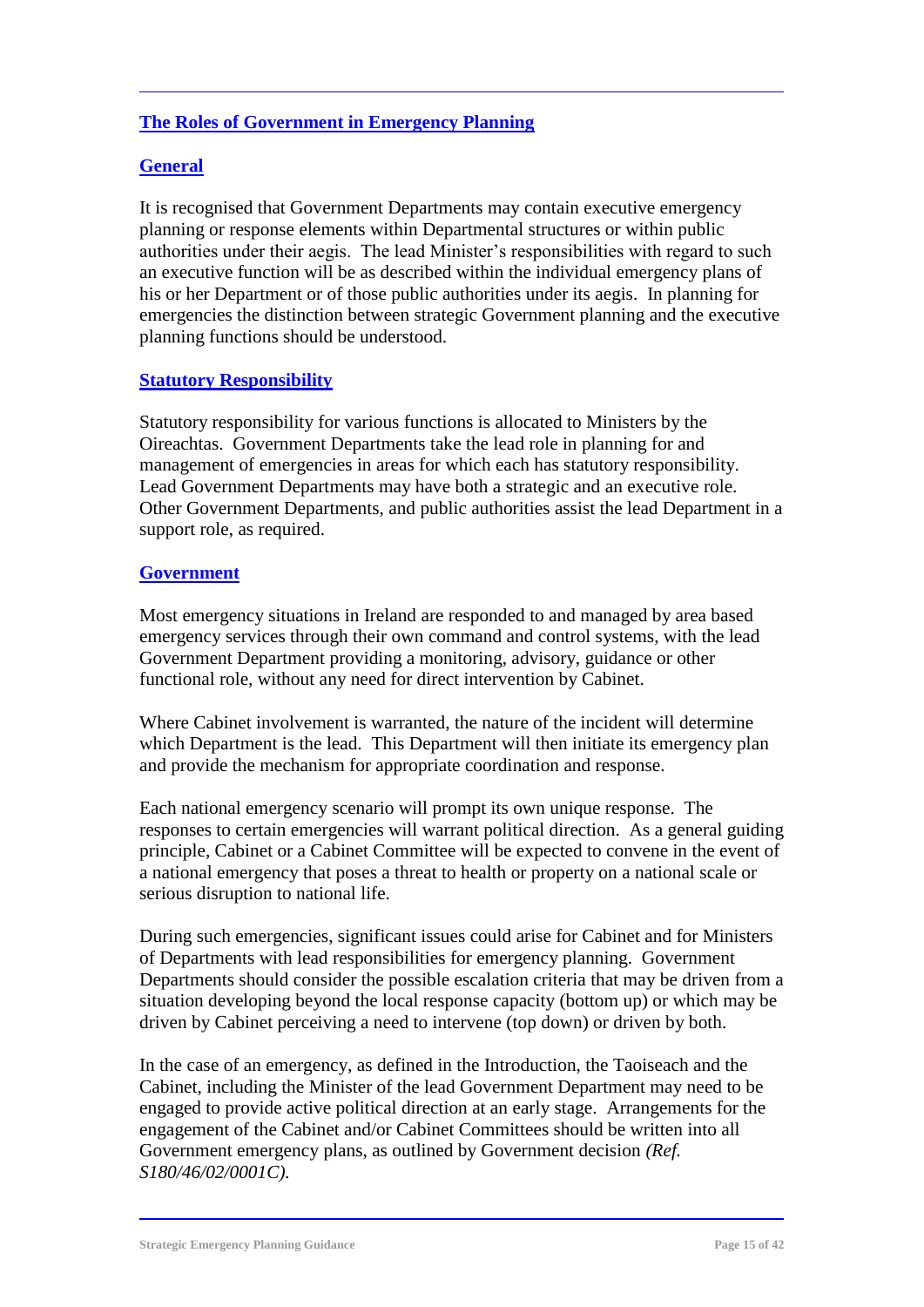In approaching emergency planning it is important to recognize that there are three critical levels in management of an emergency, namely, political, strategic and operational. In the event of an emergency it is necessary that each be understood and that each functions effectively. In summary:

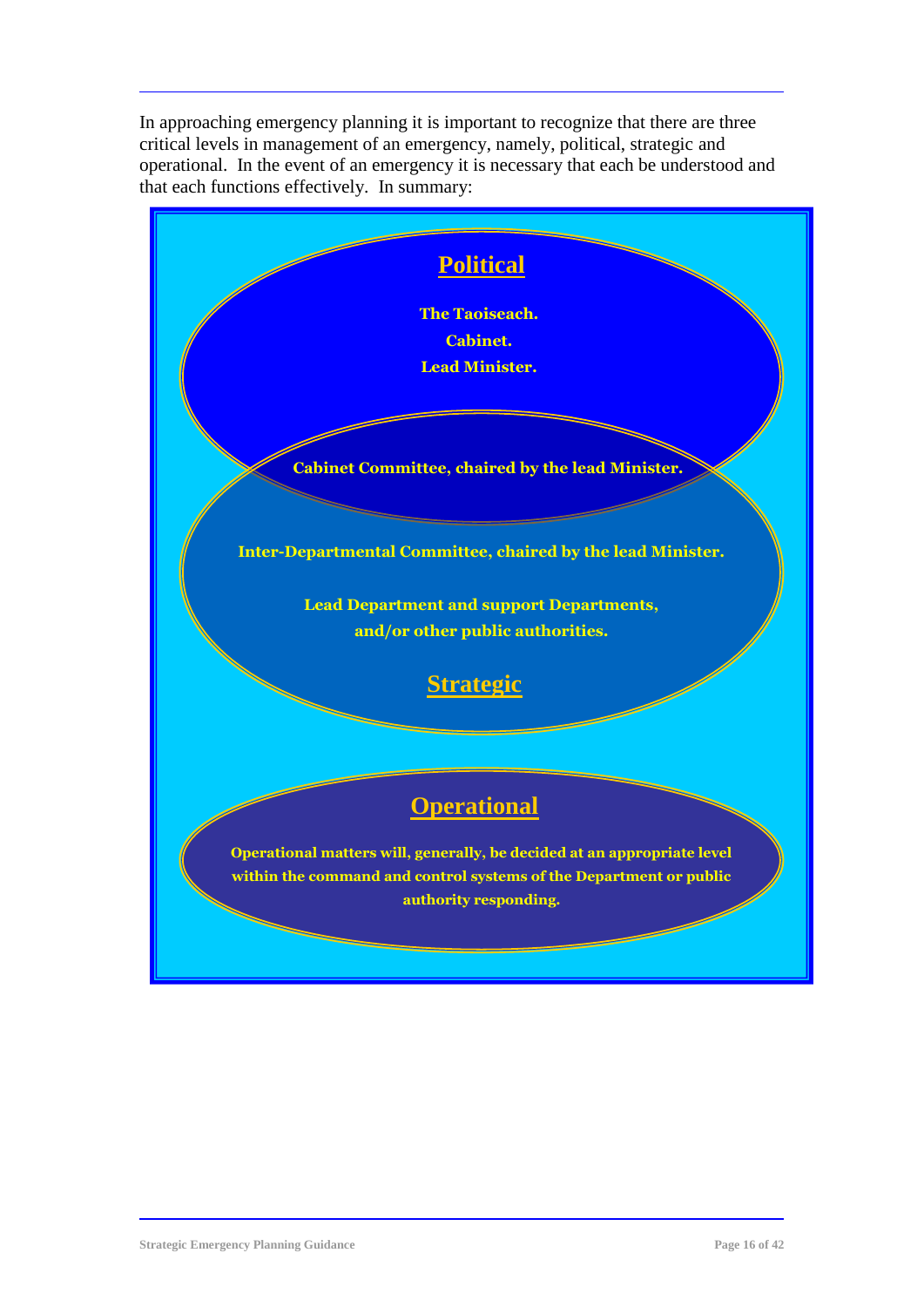#### **Cabinet Committee (Political)**

When an emergency warrants it the lead Department with responsibility for a particular emergency plan must alert the Taoiseach's Department, through the Cabinet Secretariat, at an early stage in the development of an emergency. The lead Minister will consult with the Taoiseach as to the necessity to activate the full Cabinet to guide and assist the lead Department. The Cabinet Secretariat will make the necessary logistical arrangements. It may be preferable to establish a Cabinet Committee under the chairmanship of the Minister of the lead Department. The Minister of the lead Department will be the link between the Department and the Cabinet or the Cabinet Committee. The Minister of the lead Department will have responsibility for briefing Government on the response to the emergency.

The full Cabinet or the Cabinet Committee will provide political direction and the lead Government Department will provide support in respect of policy and will make arrangements in relation to the strategic level coordination across Departments. This will be vital to ensure that all State resources are made available and are distributed to good effect so that gaps in the response arrangements do not occur.

#### **Inter-Departmental Committee (Strategic)**

In the event of an emergency the responsibility for managing the State's response will rest with the lead Minister, who will lead the response through his or her Government Department, with the support of other key Government Departments and public authorities. This may involve the creation of an Inter-Departmental Committee, chaired by the lead Minister, to support this function.

The lead Minister will coordinate information and expert advice presented at the Inter-Departmental Committee. The lead Minister will present this to the Cabinet Committee and to Government. The lead Minister will communicate Government decisions through the Inter-Departmental Committee to all Government Departments and other public authorities for implementation.

Other strategic structures may be deemed appropriate by Government, such as the Department of Agriculture and Food Plan for Exotic Animal Diseases. This Plan combines the political and strategic aspects of the management of such an emergency under a specific Task Force, chaired by the Minister of Agriculture and Food.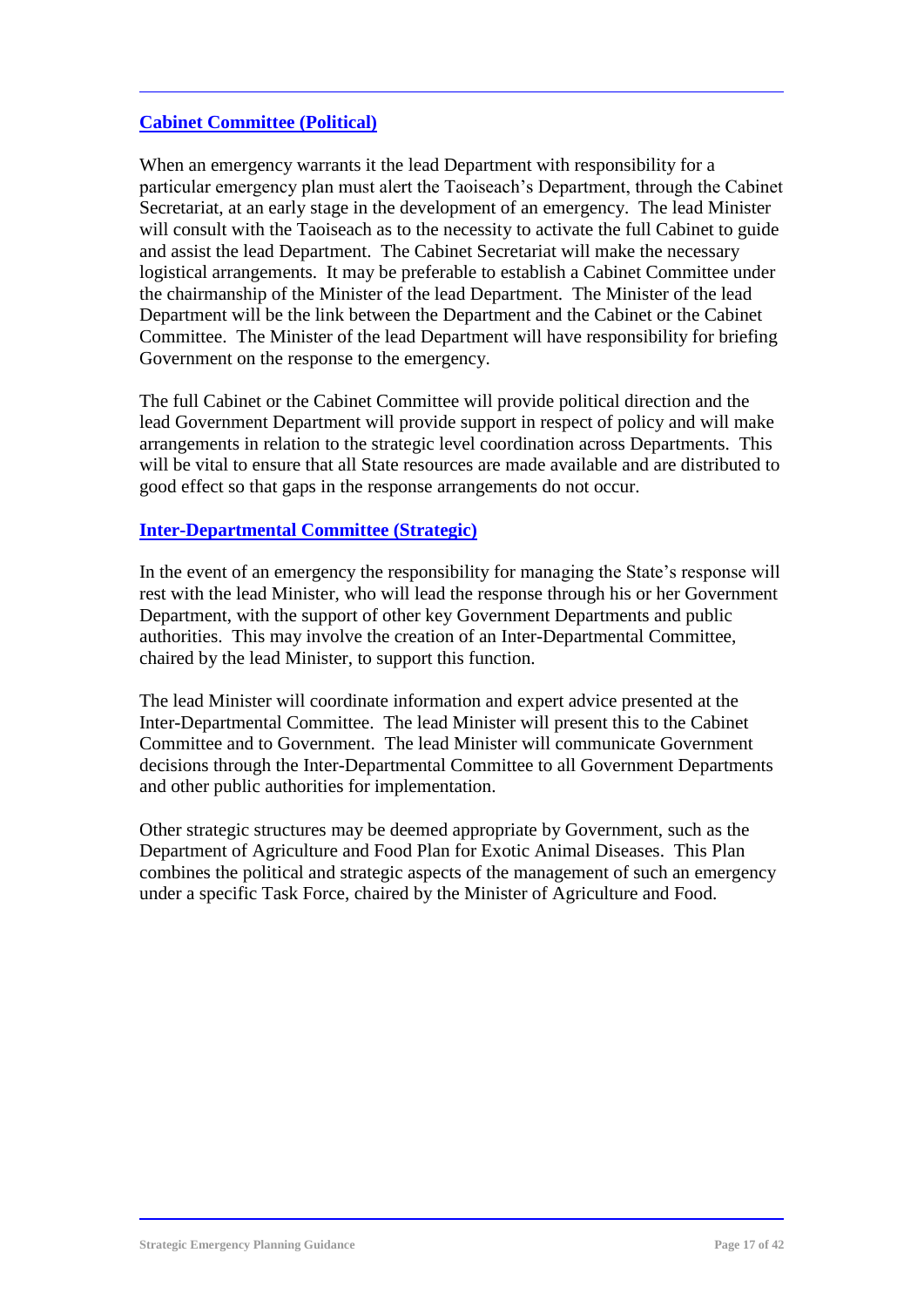The following are some of the key strategic issues, which should be considered during the planning phase:

- $\triangleright$  The roles of Government Ministers and their Departments should be identified;
- $\triangleright$  Arrangements for the engagement of the Cabinet and/or Cabinet Committees should be written into all Government emergency plans;
- $\triangleright$  The need to ensure that appropriate linkages are made addressing all levels from Government right through to service delivery to the citizen;
- $\triangleright$  The need for the emergency plan to include provision for a full briefing for the lead Minister on his or her role within the plan, and a mechanism for the transfer of responsibilities should altered circumstances cause the lead role to change;
- $\triangleright$  The need to pre-identify issues requiring Government decision, and those that require political direction, generally.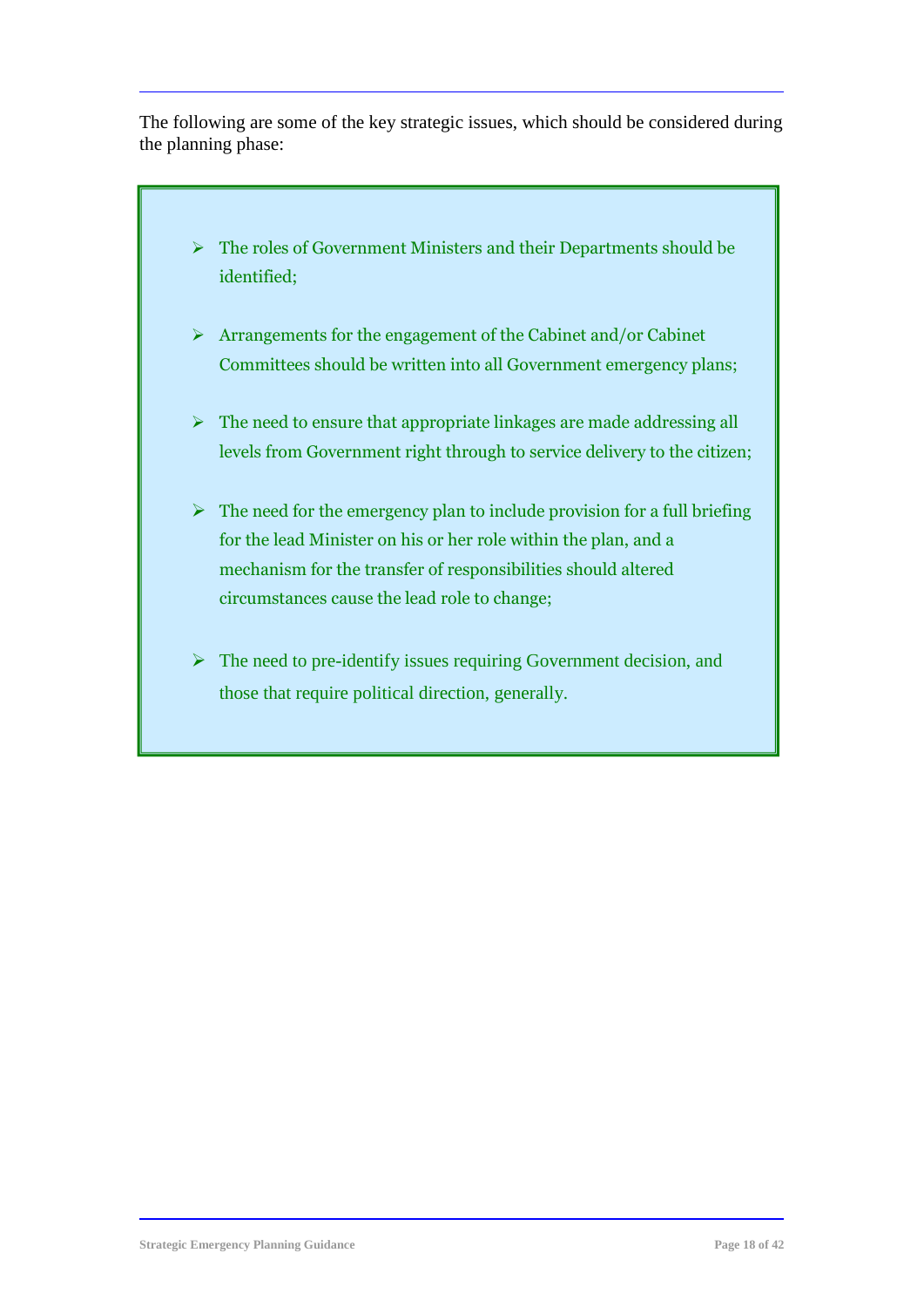### **Strategic Structures and Linkages in an Emergency**



**Figure 2**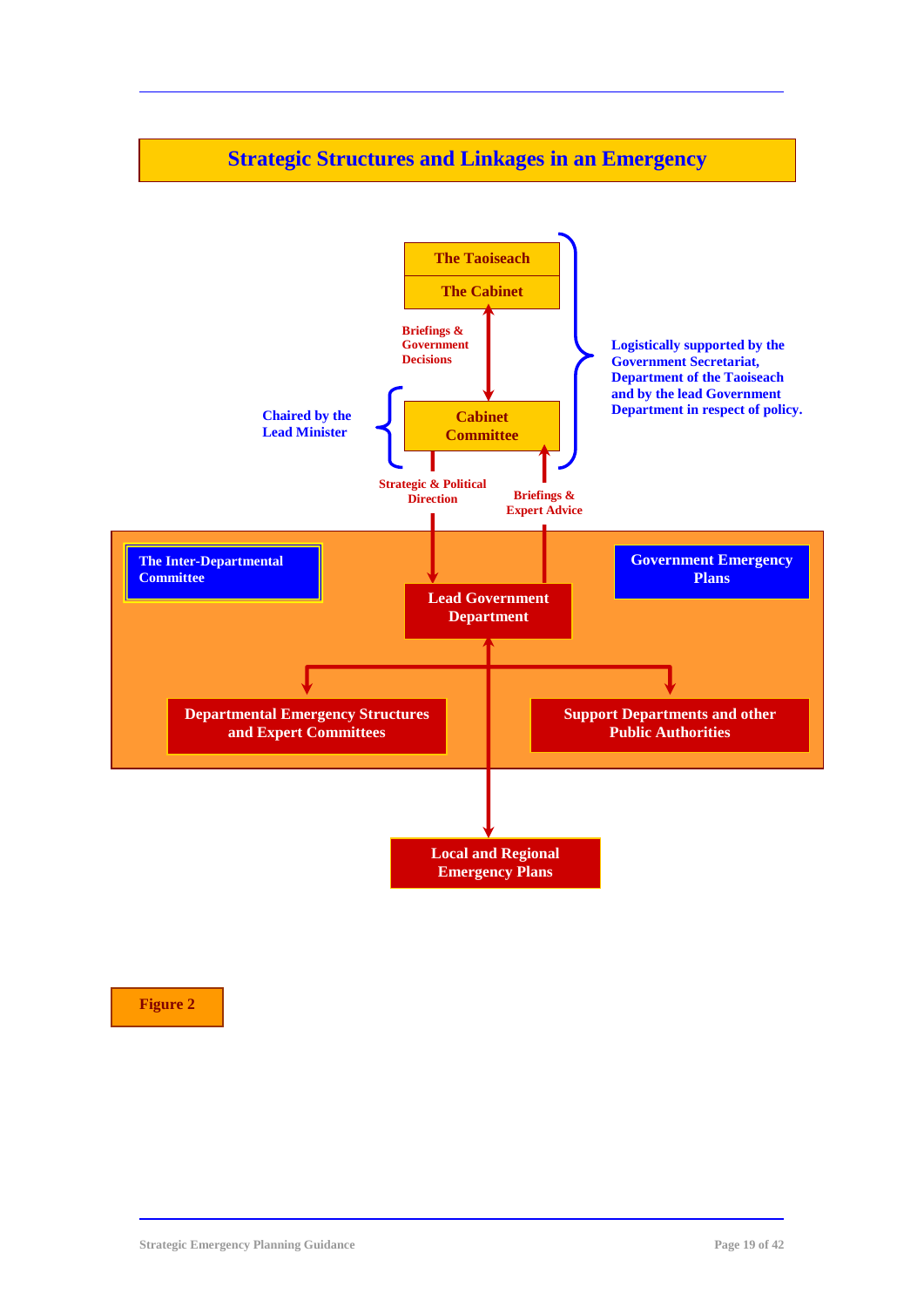### **Section 4**

**Risk Assessment, Business Continuity Planning and Resource Management**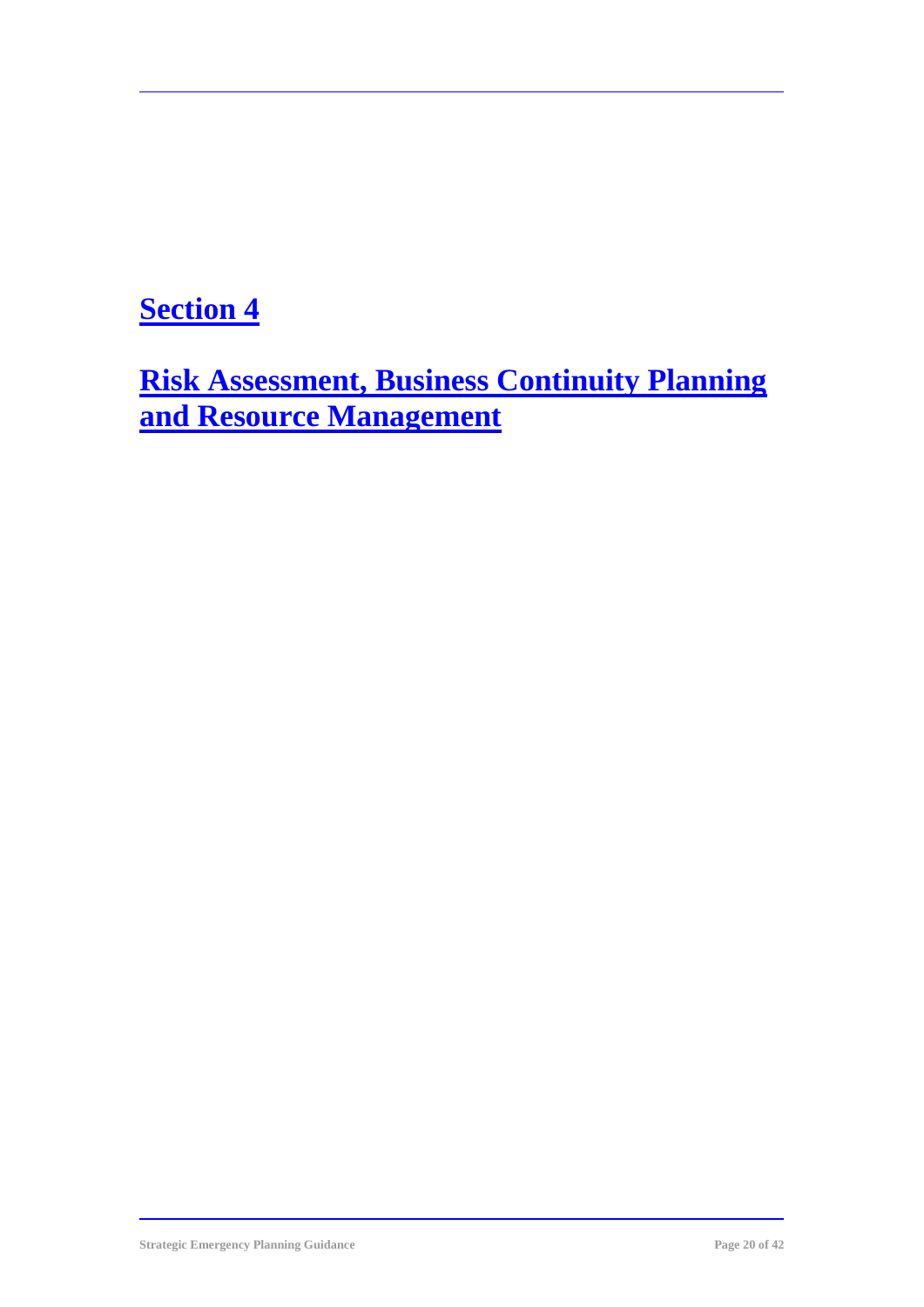#### **Risk Assessment**

The *Mullarkey Report* recommended that risk assessment and management should be integrated into the management processes of Government Departments within 2 years of publication of the report (i.e. by the end of 2004).

The report also recommended that central guidance on the development of a risk strategy appropriate to Government Departments should be prepared by the Department of Finance. Such guidance has been provided as set out in "*Risk Management Guidance for Government Departments and Offices",* approved by the Mullarkey Implementation Group in March 2004, and should be considered in conjunction with this strategic emergency planning guidance.

#### **Business Continuity Planning**

When considering the mitigation of risks, the guidelines provided by the Department of Finance state that: *"Departments should also bear in mind that business continuity management is an essential element towards mitigating the effects of risk on the key activities of a Department."* Business continuity planning is an essential element for management of any Government Department or public authority. It is especially important in the context of Government emergency planning, as emergency plans are dependent on the resources available and on the business continuity arrangements built around the provision and use of those resources.

#### **Resource Management**

The emergency planning process should also enable Government Departments and other public authorities to identify, in advance of an emergency, the potential threats or risks. A mitigation strategy must be pursued by the lead Department, where possible, and an emergency response plan must also be drawn up.

Provisions must be made for assessing which resources are required in order to respond to an emergency. The quantities required should then be estimated and the locations where such resources can be found identified. Should such an assessment indicate that the resources required are insufficient to meet the potential needs, then that organisation must ensure that adequate arrangements are in place to obtain appropriate assistance.

A Department should secure the necessary finances required to service its emergency plan and the emergency response by arrangement with the Department of Finance and these should be sought in the normal way through the estimates process. This will involve provision through the public expenditure process supported by the strategic and business planning cycle. Resource implications must be assessed by Departments in the light of existing funding and of the Government decision of 4 December, 2002 *(Ref. S180/20/10/0531A)* relating to public sector numbers. All expenditures incurred during a particular emergency or crisis must be properly authorised, executed and accounted for under the appropriate public expenditure mechanisms.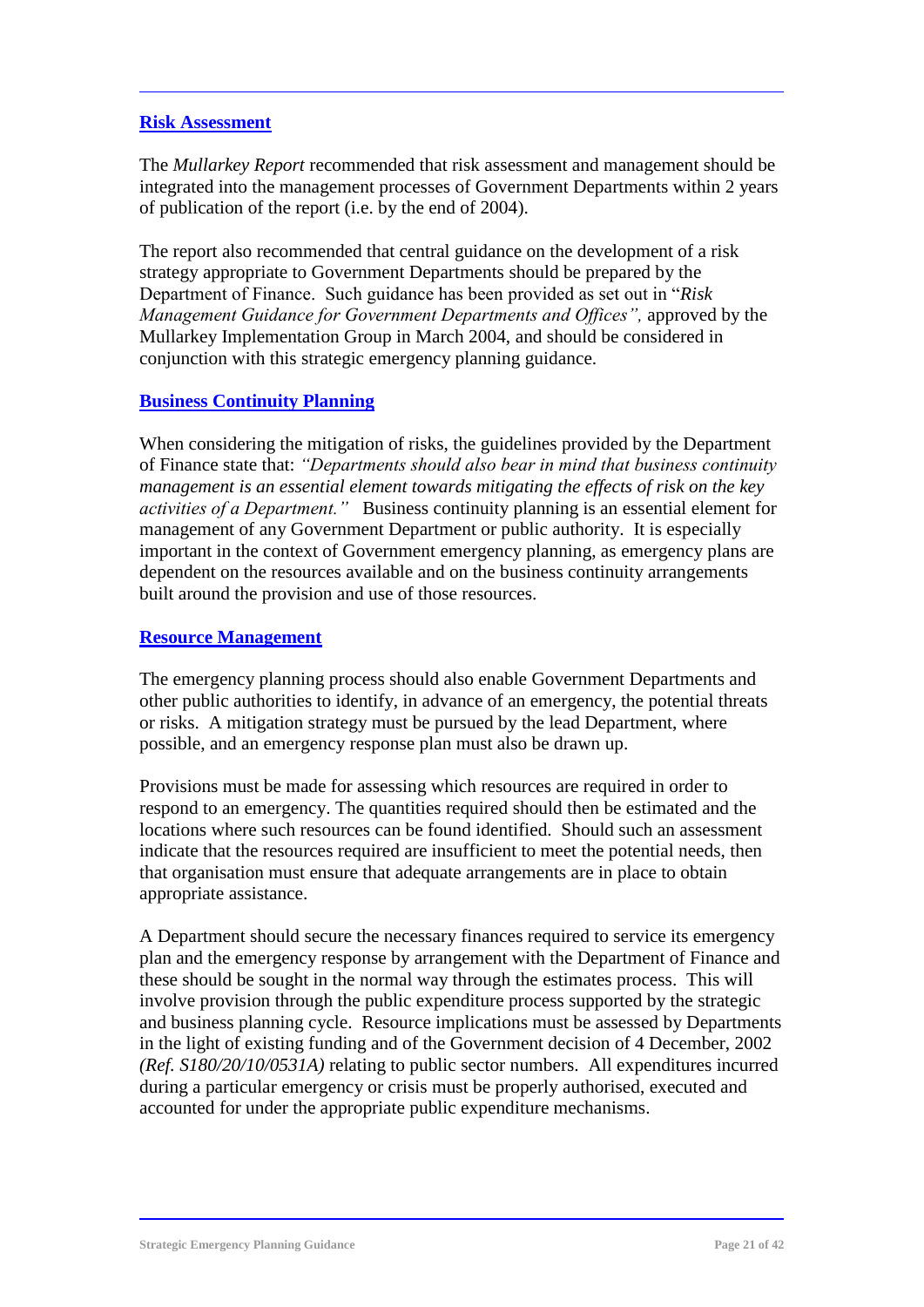# **Section 5**

**Communications – The Public Dimension**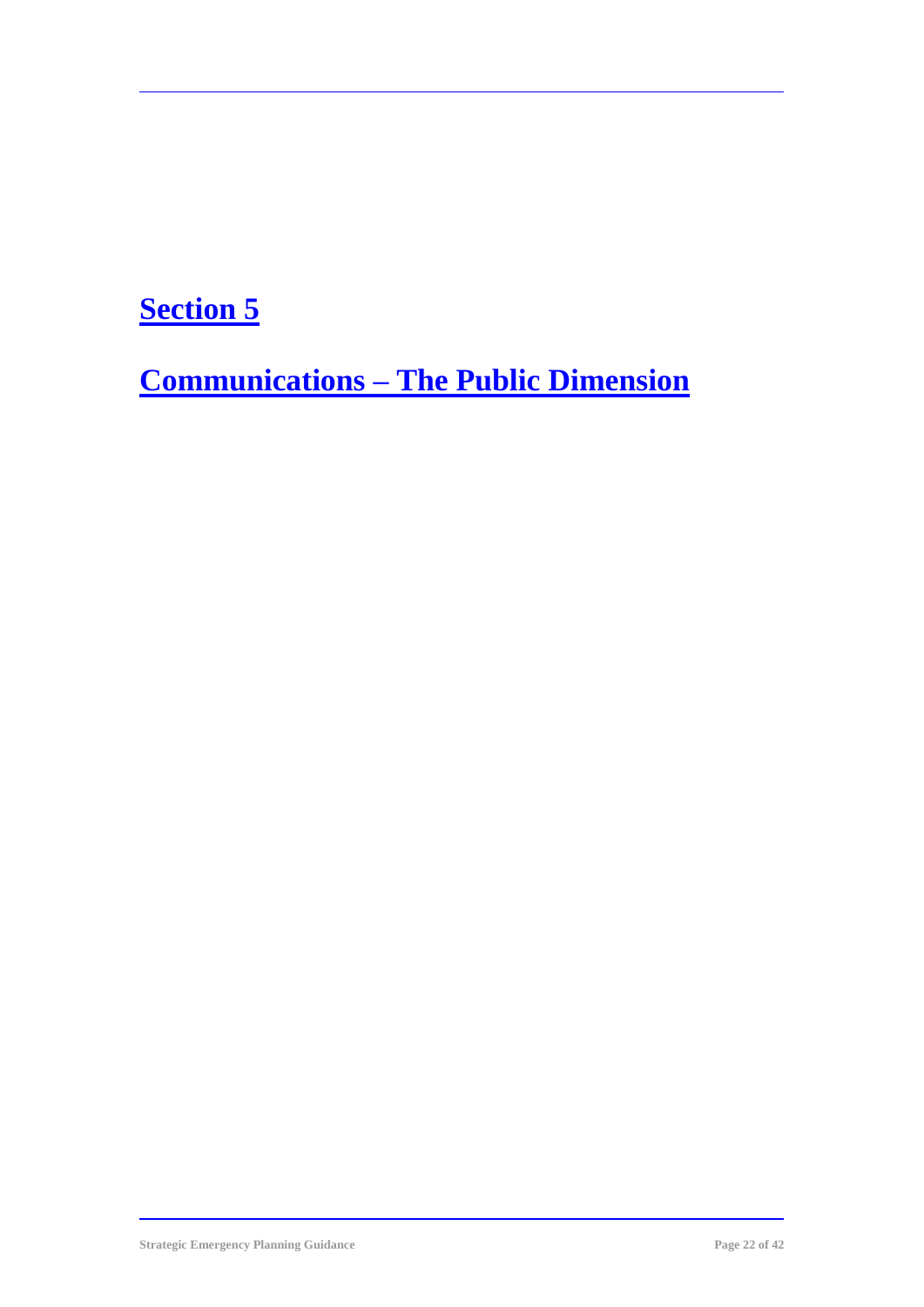#### **Communications – The Public Dimension**

A comprehensive media strategy is an important component of the emergency preparedness measures of any Government Department or any public authority under its aegis. Departments should be conscious of the need to develop public awareness of emergency planning issues and deal with public expectations.

Confidence in the emergency planning process must be nurtured by the provision of timely, accurate and appropriate information and advice to the public. The provision of secure and resilient emergency communications for public warning and information is vital. It is also essential that good facilities, including good communications, be provided for high-level emergency coordination. In addition, the normal business of the organisation must be carried out to the greatest extent possible and should be supported by good business continuity planning.

Departments should use emergency scenarios to inform plan preparation and develop models for addressing media management and public information issues. The provision of timely and effective emergency warning and information messages to the public should be pre-identified and prepared in draft as a key requirement. Media response material, in outline, for the various emergency situations should be associated with each emergency plan. Briefing material relevant to each of the emergency plans should be prepared for possible use by the Taoiseach or lead **Ministers** 

Depending on the circumstances it is likely that the lead Department will be the focus of media/public enquiries and press briefings. In this regard the lead Department must be prepared to hold press conferences to issue information and increase public awareness of the effects of an impending or developing emergency situation and of the counter measures being taken. The lead Department must be prepared to continue to hold regular press briefings as the emergency continues. It is important that each Press and Information Officer be well informed on emergency planning issues and be involved at the planning stages as well as during an emergency.

In other circumstances the Government Information Service (GIS) may provide a focus through which media enquiries will be handled and through which the Government 'message' will be promulgated.

Coordination across the process will ensure that members of the public are given a good service, which is easily accessible and contributes to building confidence in the approach of Government.

Government Departments and other public authorities should have emergency operation arrangements in a suitable building with good communication facilities. A National Emergency Coordination Centre (NECC) is to be provided close to the seat of Government.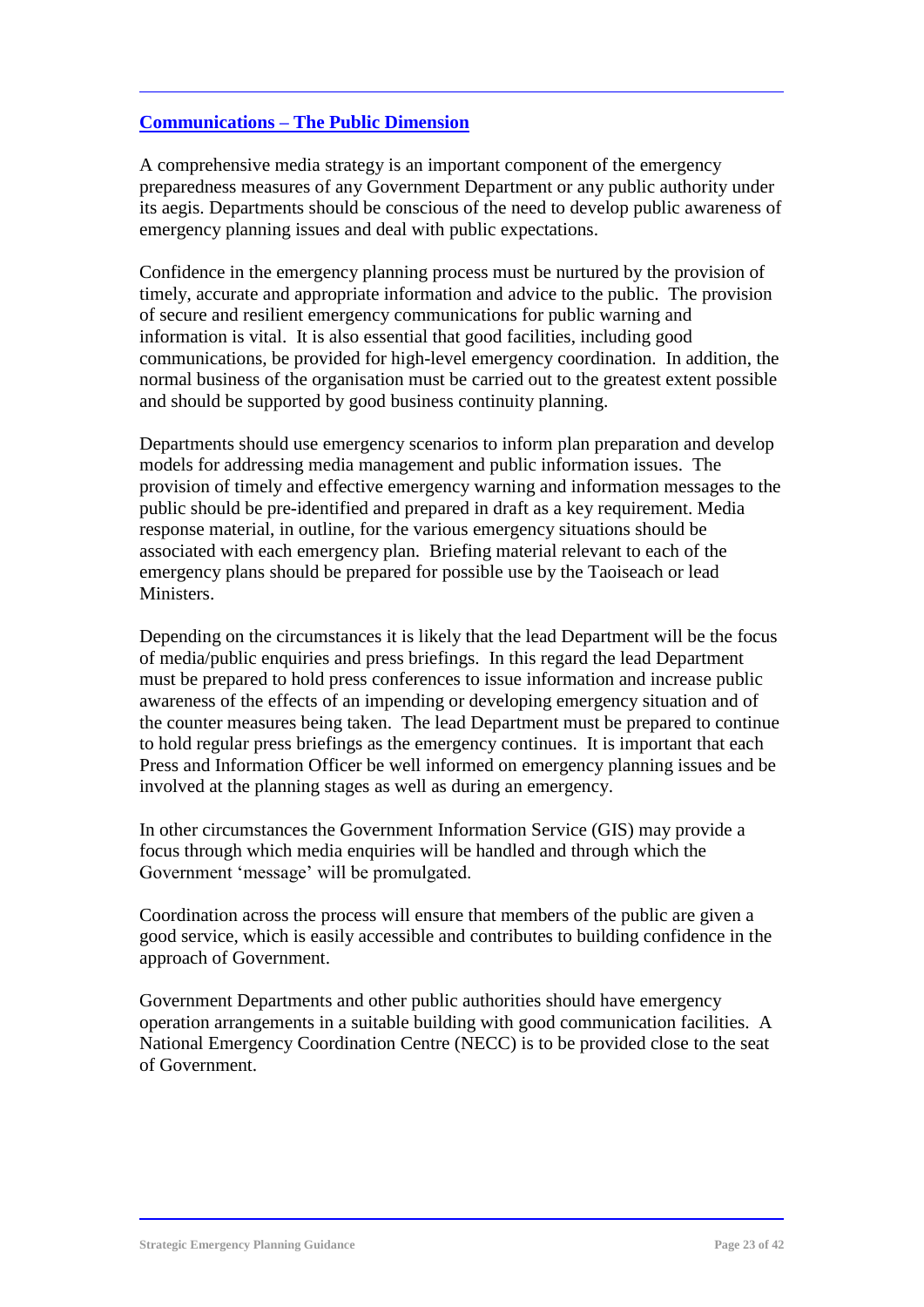# **Section 6**

**Training, Standards and Validation**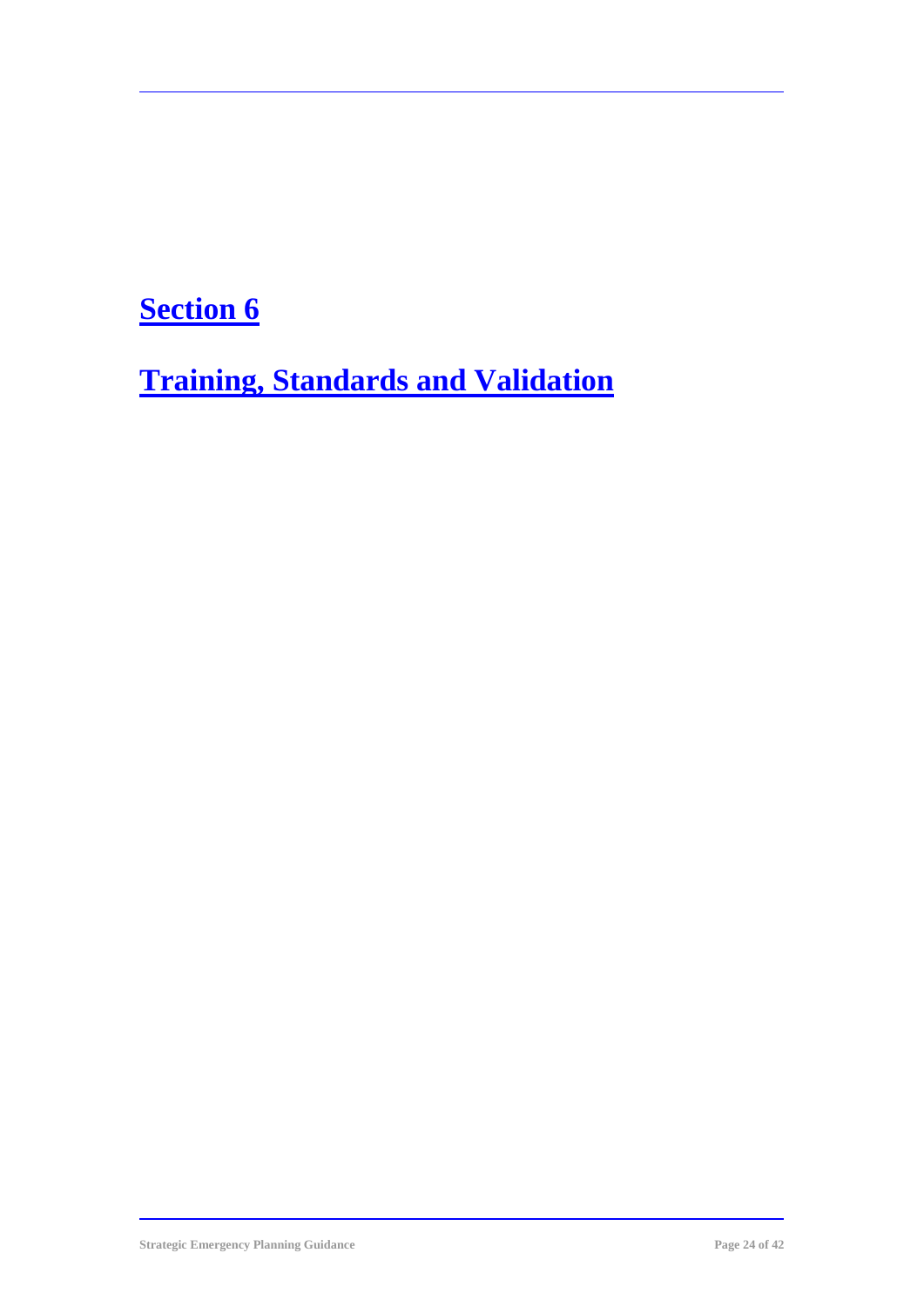#### **Training, Standards and Validation**

A training strategy must be devised for each Government plan to develop operational effectiveness. This must be driven by top management with a proactive approach to developing and supporting a culture of emergency preparedness.

A properly focused training programme will ensure that Government Ministers, senior management and others with key roles have a clear understanding of the role of Government in an emergency and of their own specific roles. As a first step, Government Departments and other public authorities should ensure that those selected, at all levels, to carry out particular roles are trained, prepared and adequately resourced.

A comprehensive and integrated training plan should be drawn up in order to achieve the degree of effectiveness which assigned tasks demand. It is important that individuals are not only competent in carrying out their own responsibilities but have an understanding of the roles of others and of the overall emergency plans and policies of the organisation. Particular emphasis should be given to command and control arrangements, information management and the development and writing of emergency plans and Standard Operational Procedures (SOPs).

Standards should be set for the skills required to effectively implement the emergency roles of the Department and public authorities under its aegis. Training should equip personnel to carry out their emergency roles, in an effective and safe manner. They should be given the opportunity to practice and refresh their particular roles through training courses, exercises, briefings, seminars etc., and through regular validation and review mechanisms.

Training must be regularly validated to identify the strengths and weaknesses in individual and team performance and to inform the emergency planners. The aim should be to promote good practice from the lessons learned and to develop regular review mechanisms as it is essential that emergency plans are properly tested, exercised, validated and reviewed, which will assist the development and skills of the participants.

Joint training with other agencies will assist in providing a coordinated response when the need arises. A balance must always be struck between conducting meaningful exercises and giving rise to unnecessary fears amongst the public.

Training must be programmed over the long term and must be included as an integral part of the strategic and business planning cycle within each Government Department and public authority.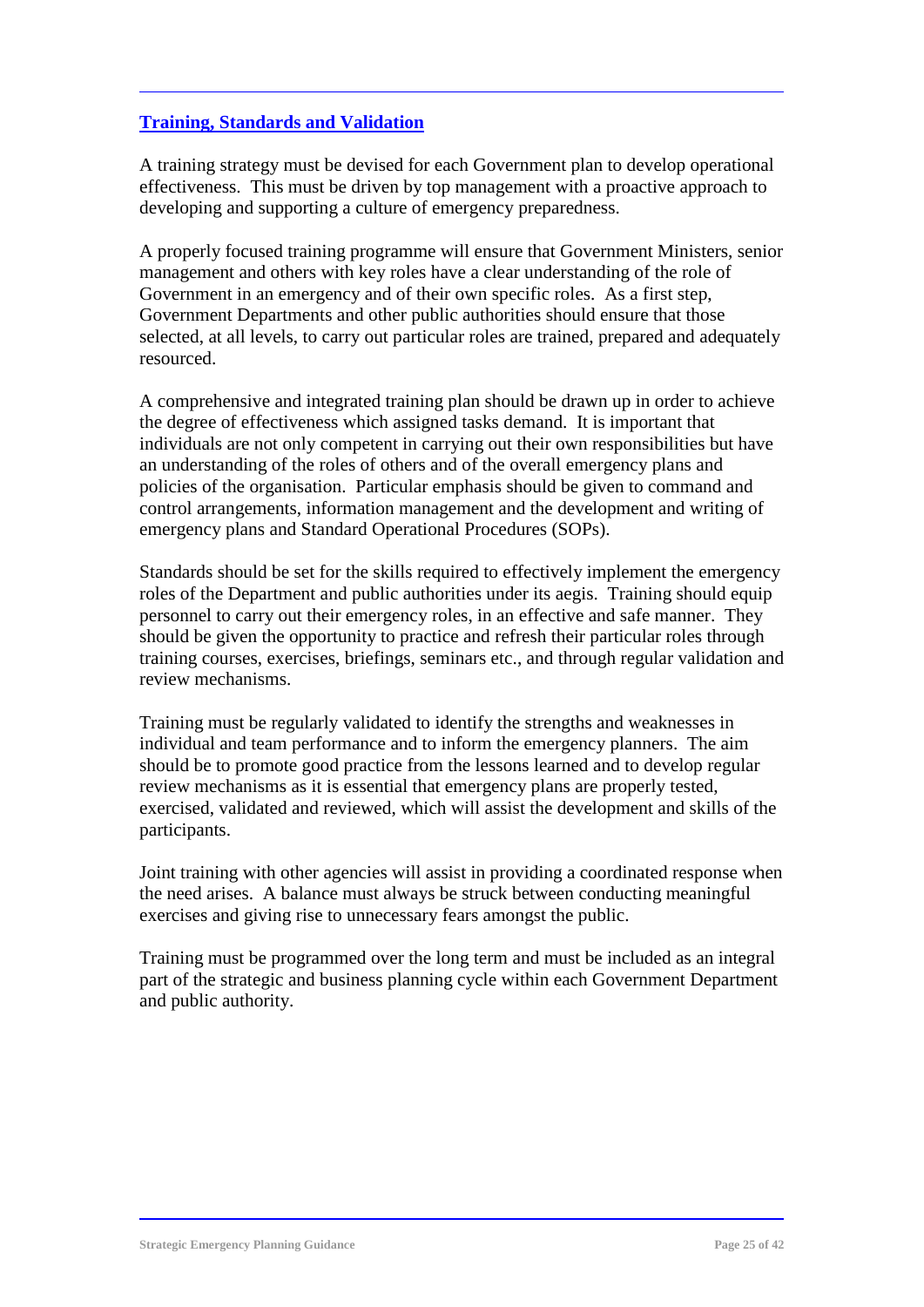# **Section 7**

**Emergency Planning Oversight and Assessment**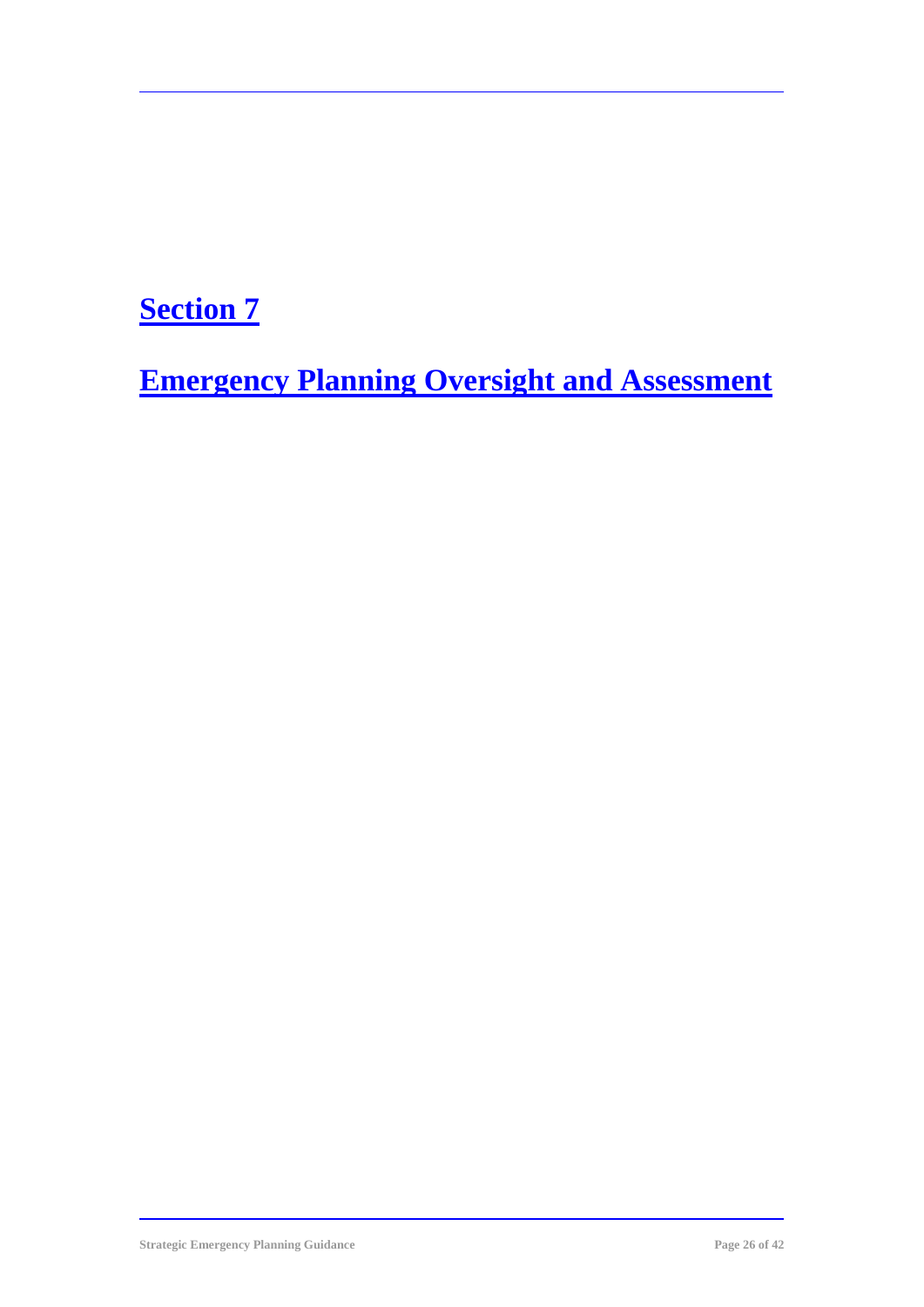#### **Emergency Planning Oversight and Assessment**

The obligation to exercise an oversight role in relation to peacetime emergency planning is placed, by Government decision *(Ref. S180/46/01/0002)*, in the Minister for Defence through the Office of Emergency Planning. The thrust of oversight must be to produce a system which is consistent with the form and spirit of this decision and which promotes the best use of resources and compatibility between various emergency planning requirements.

From the Department of Defence perspective, the expectation of oversight is, that, following a process of engagement with a Department or other public authority, the Minister for Defence, as Chairman of the Government Task Force on Emergency Planning, can report to Government that a thorough assessment of the emergency planning function has been carried out by that Department and those public authorities under its aegis. This report must also reflect that a series of measures have been put in place which will lead to implementation of the necessary improvements to the emergency planning and response systems over a period.

The responsibility to ensure that emergency plans are adequately assessed, reviewed, exercised and validated remains with the lead Minister and Government Department.

Each Lead Department will need to oversee the planning arrangements of all the elements that contribute to its emergency plans. The aim for any Government Department must be to add value to the emergency planning and response systems, to encourage the evolution of mechanisms to promote continuous improvement within the Department and all bodies under its aegis.

A critical question for a Department when anticipating an oversight meeting with the Office of Emergency Planning might be whether it is satisfied with the emergency planning process within its Department and those public authorities under its aegis in order to be in a position to speak with confidence on the process of review, revision, exercising and validation of existing plans.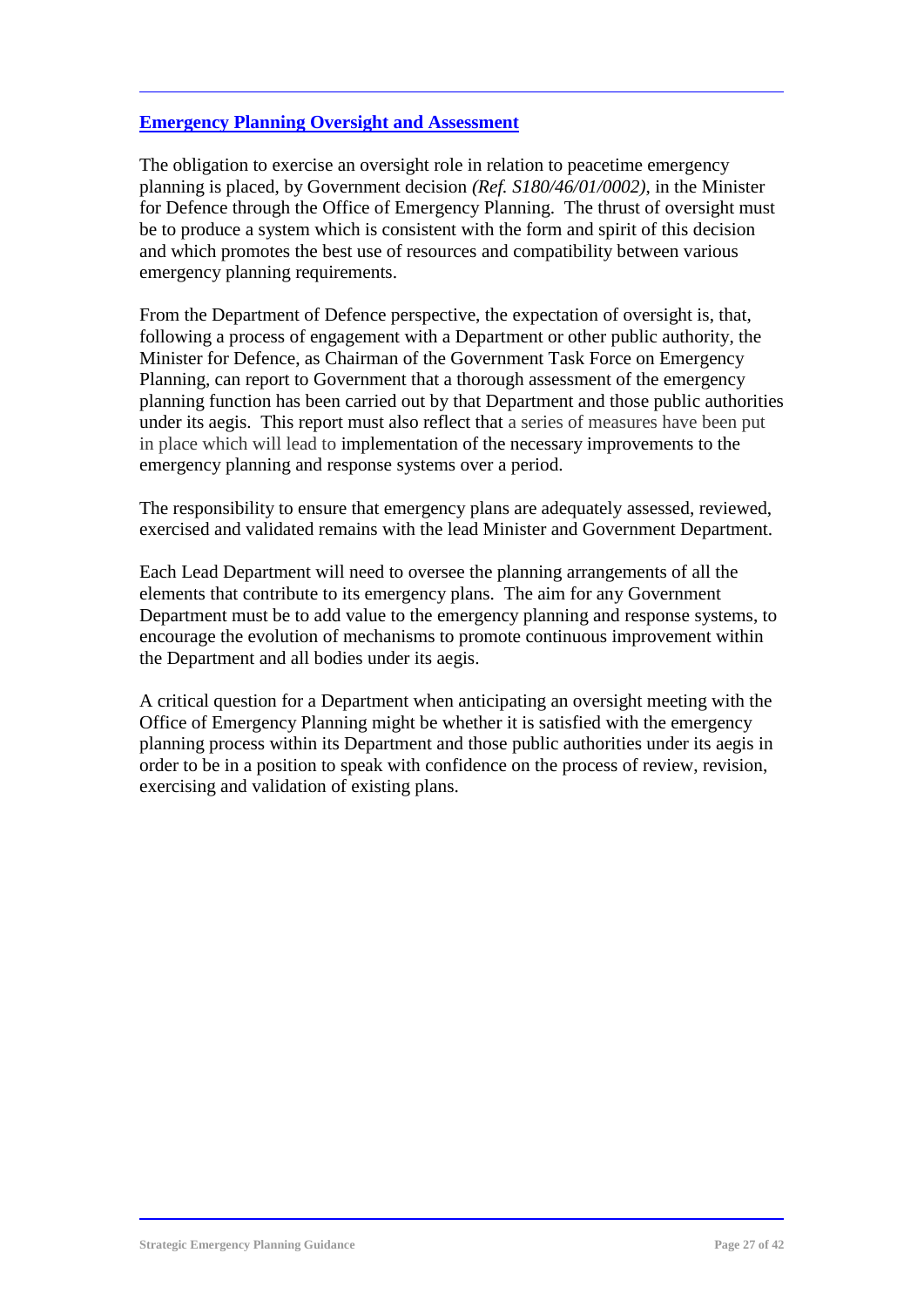# **Section 8**

**International Dimension of Emergency Planning**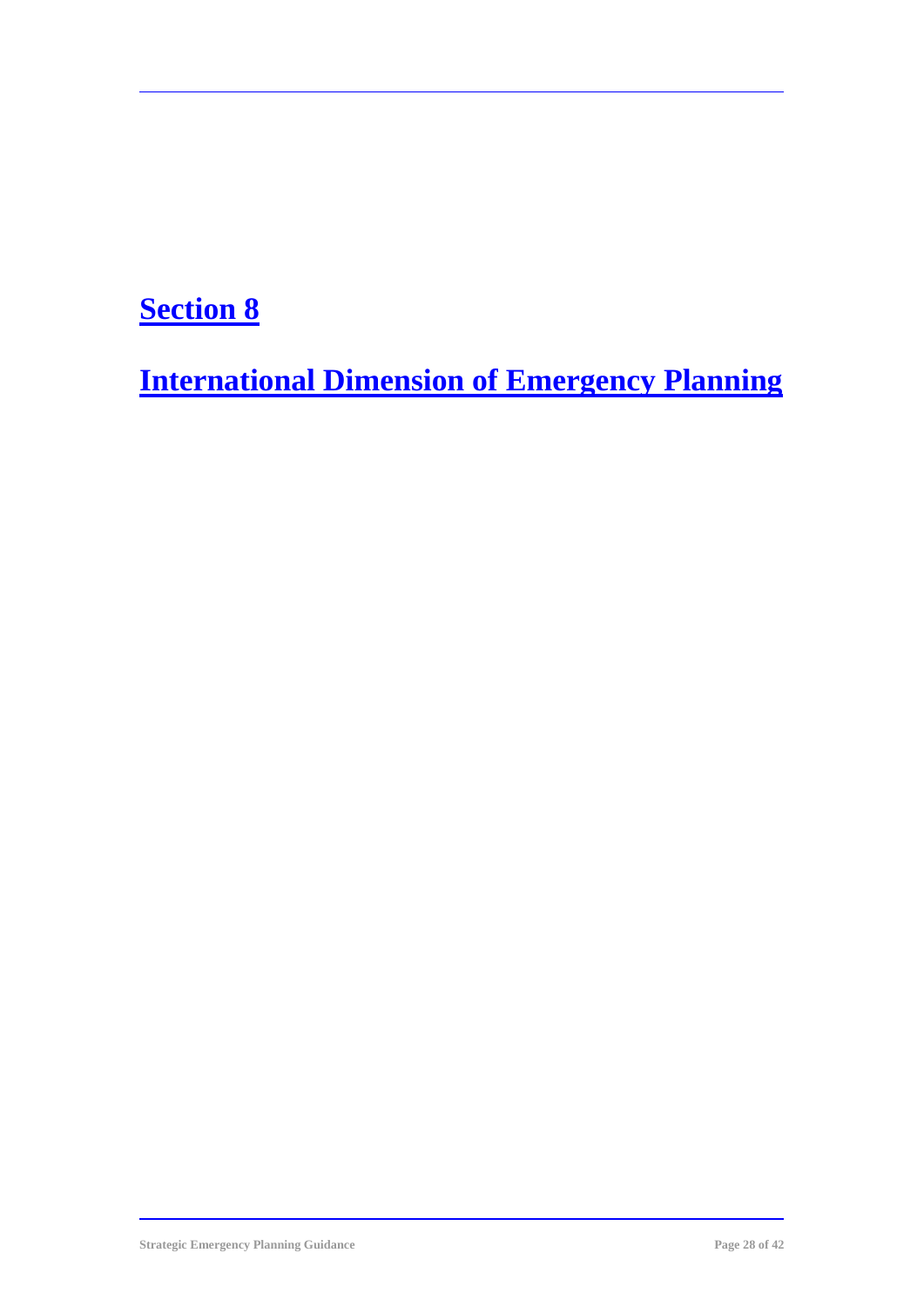#### **International Dimension of Emergency Planning**

Government Departments should be aware of the international dimension of emergency planning. Departments with lead responsibilities should engage with the appropriate international bodies, neighbouring states etc., as required, to support the better execution of their emergency planning functions.

Contacts have been established and strengthened where necessary with the mechanisms provided by the United Nations, the European Union, the World Health Organisation and other international fora dealing with emergency planning and response. This has allowed Ireland to tap into reservoirs of knowledge and operational skills, which have been made available to expert staffs in various Government Departments and other public authorities.

Many international organisations participate in civil emergency planning activities and Ireland continues to actively participate in such activities with these organisations. Ireland is also party to a number of bilateral and multilateral arrangements relating to various aspects of civil emergency planning, management and response; and exercises formal cooperation at various levels, principally within the UN and the EU. Particular arrangements also exist with Northern Ireland (North / South).

International cooperation is, in the first instance, coordinated through the National Competent Authorities and the Department of Foreign Affairs. However, the specific resources available, type of representation and involvement in such international cooperation would vary, depending on the role of the relevant Government Department and/or those public authorities involved. The Department of Foreign Affairs is also responsible for implementing *"EU Guidelines on Consular Protections of EU citizens in Third Countries"*, issued by the EU.

#### **United Nations**

Since the tragic events of 11 September 2001, the UN and the EU have reviewed efforts to counter international terrorism. Ireland is fully committed to the implementation of the UN Security Council Resolution 1373 (2001) through action at both national and EU levels, as well as through other International fora.

#### **EU Civil Protection Programme**

The EU Civil Protection Programme was developed as a Community-wide strategy that could involve the use of all available Community resources in disasters. Actions under this programme have included the sponsoring of research at a number of centres, the holding of international exercises, the establishment of a permanent network of liaison posts in each member country and the compilation of a manual on civil protection within the Community.

This network considers ways of improving cooperation strategies between member states in the event of major emergencies or the imminent threat thereof, which may require urgent response action outside the capabilities of the affected country.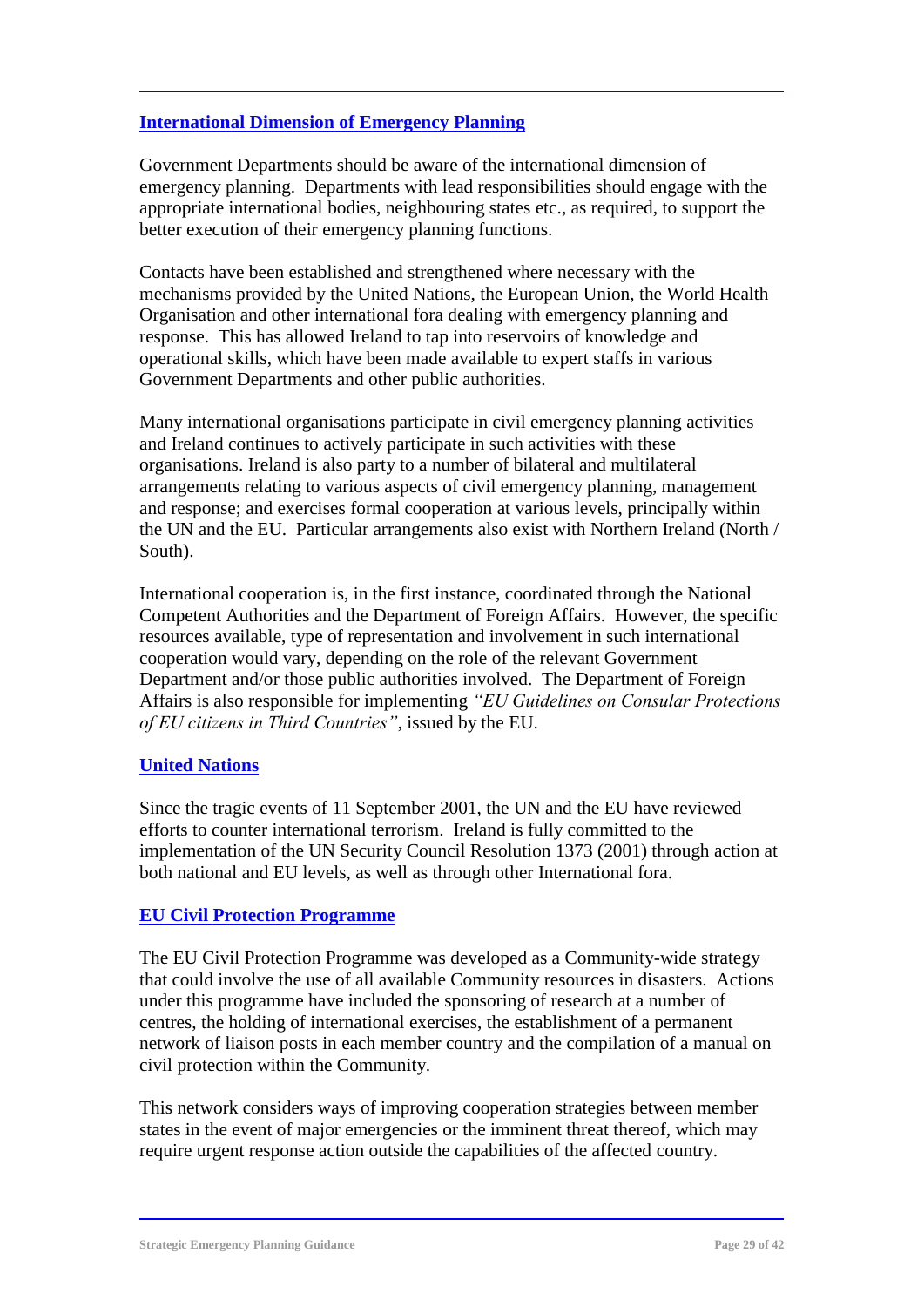Information on European Commission DG Environment and Civil Protection activities and calls for proposals can be obtained from the Internet at

#### http://www.europa.eu.int/comm/environment/civil/index.htm

The EU has played a key part in developing response measures to assist member states and third countries in the light of possible terrorist attacks. The Department of the Environment, Heritage and Local Government has lead responsibility for representing Ireland on EU civil protection matters and forms part of a network of civil protection (emergency planning) working groups and committees.

The Community will, where necessary, work in close cooperation with other relevant international organisations and third countries in order to establish adequate information exchange and rapid alert systems and to avoid duplication of work.

#### **EU Civil Protection Mechanism**

The EU Civil Protection Mechanism facilitates reinforced cooperation in civil protection assistance interventions, coordinated by the European Commission, to member states and third countries in emergencies. The development of the mechanism has been brought forward and strengthened since September 2001. The main developments in this area in recent years have been:

The adoption by the European Council (EC), on the 23 October 2001, of an EC decision (*2001/792/EC Euratom*) established the *"European Community Mechanism to facilitate reinforced Cooperation in Civil Protection Assistance Interventions".* This mechanism covers interventions in the event of natural, technological and environmental disasters, inside and outside the European Union. The mechanism enables concrete and prompt assistance from intervention teams from EU member states when the resources of a country are not sufficient to deal with disasters. Additionally, the objective of the new scheme is to improve interventions in case of disasters throughout Europe by a better coordination of means and strengthening of communication and training capacities.

On 20th December 2002 the *"EU Council Programme to Improve Cooperation in the EU for Preventing and Limiting the Consequences of Chemical, Biological, Radiological or Nuclear (CBRN)"* terrorist threats was adopted.

This programme sets out the importance of fighting terrorist CBRN threats and it gives details of various actions taken since then. The overall aim of the programme is to increase the efficiency of the measures taken at national and EU level with regard to such threats. In order to fulfil its overall aim the programme sets out seven strategic objectives which will need to be reviewed regularly and the actions that need to be taken to attain these strategic objectives. Notwithstanding the above, the responsibility of protecting the population, the environment and property against the consequences of CBRN threats lies primarily with each EU member state.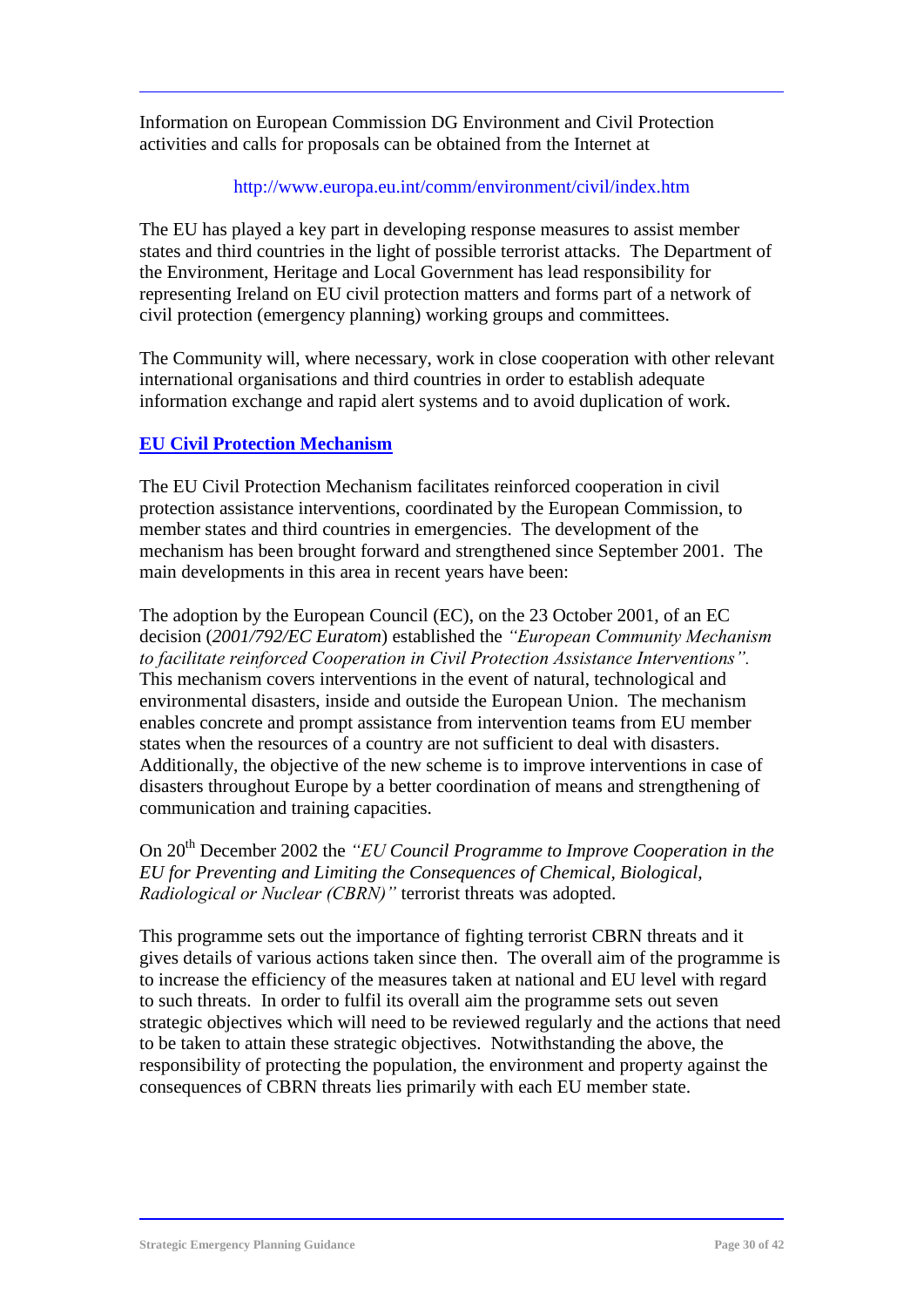The establishment of the *"Community Action Programme"* in the field of civil protection was adopted by the European Council in 1999 and runs for a five-year period and will facilitate continued consolidation and strengthening of Community cooperation on civil protection. The Community actions proposed in the Programme will, in accordance with the principle of subsidiarity, support and supplement national policies in the field of civil protection in order to make them more effective. In particular, the programme allows extensive pooling of experience at national level and mutual assistance in case of need.

#### **European Council Declaration on Combating Terrorism**

The European Council adopted the *Declaration on Combating Terrorism* at its meeting on  $25<sup>th</sup>$  March, 2004 in the aftermath of the terrorist attacks in Madrid on  $11<sup>th</sup>$ March, 2004. The Declaration underlined the commitment of the European Union and its member states to do everything within their power to combat all forms of terrorism and also set out to build on the 2001 Plan of Action to Combat Terrorism adopted in the aftermath of the attacks of September  $11<sup>th</sup>$ .

#### **Partnership for Peace (PfP) - Senior Civil Emergency Planning Committee (SCEPC)**

Civil emergency planning remains basically a national responsibility. Under Partnership for Peace (PFP), the Senior Civil Emergency Planning Committee (SCEPC) is a senior committee that reports directly to the North Atlantic Council and deals with the Euro-Atlantic Partnership Council (EAPC) as appropriate. The role of SCEPC is to give strategic direction to civil emergency planning and preparedness activities within a policy framework set by the Council. The SCEPC, on behalf of the Council, is responsible for policy direction and general coordination of civil emergency planning and preparedness at this level.

The SCEPC meets twice a year in plenary session in (EAPC) format. The SCEPC coordinates and provides guidance for the activities of eight planning boards, including the Civil Protection Committee (CPC). The primary purpose of this committee is to develop procedures for the effective use of civil measures in a crisis and to support member states. Disaster preparedness and protection of the population have been common elements in many PfP civil emergency planning activities and are coordinated through the Euro-Atlantic Disaster Response Coordination Centre (EADRCC). Mechanisms to link EU and PfP response arrangements are under active development

#### **World Health Organisation (WHO)**

The Department of Health and Children and the National Disease Surveillance Centre also work closely with the World Health Organisation (WHO), which is the leading world organisation in protecting the international community in relation to health matters. The WHO provides data, guidelines, standards and technical assistance to help countries meet their priority health challenges. It publishes and disseminates scientifically rigorous public health information of international significance that enables policy-makers, researchers and practitioners to be more effective and improves health, particularly among disadvantaged populations.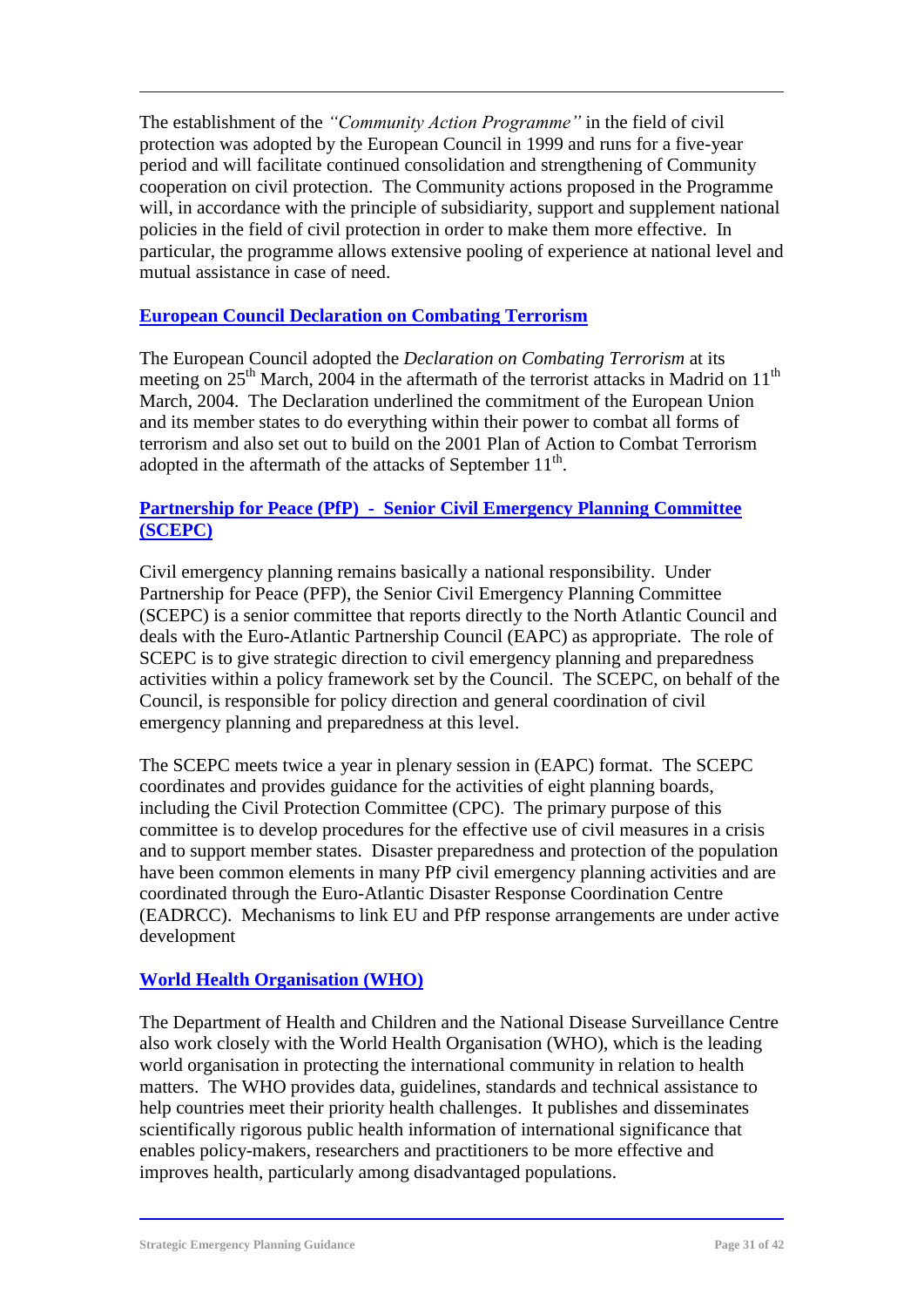#### **International Atomic Energy Agency**

The Department of Environment, Heritage and Local Government and the Radiological Protection Institute of Ireland participate in the work of the International Atomic Energy Agency (IAEA), which includes consideration of emergency planning. The IAEA main areas of work include: Safety and Security; Science and Technology; and Safeguards and Verification and it helps countries to upgrade nuclear safety and to prepare for and respond to emergencies. This work is vital to international conventions, standards and expert guidance and the main aim is to protect people and the environment from harmful radiation exposure.

#### **Northern Ireland (North/South)**

There is a long tradition of mutual assistance between the emergency services from both administrations, particularly in the border counties. The agreement between the Government of Ireland and the Government of the United Kingdom of Great Britain and Northern Ireland on Police Cooperation, signed on  $29<sup>th</sup>$  April 2002, provides for a range of cooperative measures between An Garda Síochána and the Police Service of Northern Ireland. Article 8 of the Garda Síochána (Police Cooperation) Act 2003, entitled 'Disaster Planning', is of particular relevance to emergency planning cooperation with Northern Ireland (North / South) and states:

*"The Police Service of Northern Ireland and the Garda Síochána shall, in consultation with other authorities responsible for the emergency services in both jurisdictions, work together in promoting improved joint planning".*

#### **Other International Arrangements**

International arrangements that relate to alert, warning and assistance systems are outlined in *Annex B*.

Other international arrangements, which may have an impact on international emergency planning, are outlined in *Annex C*.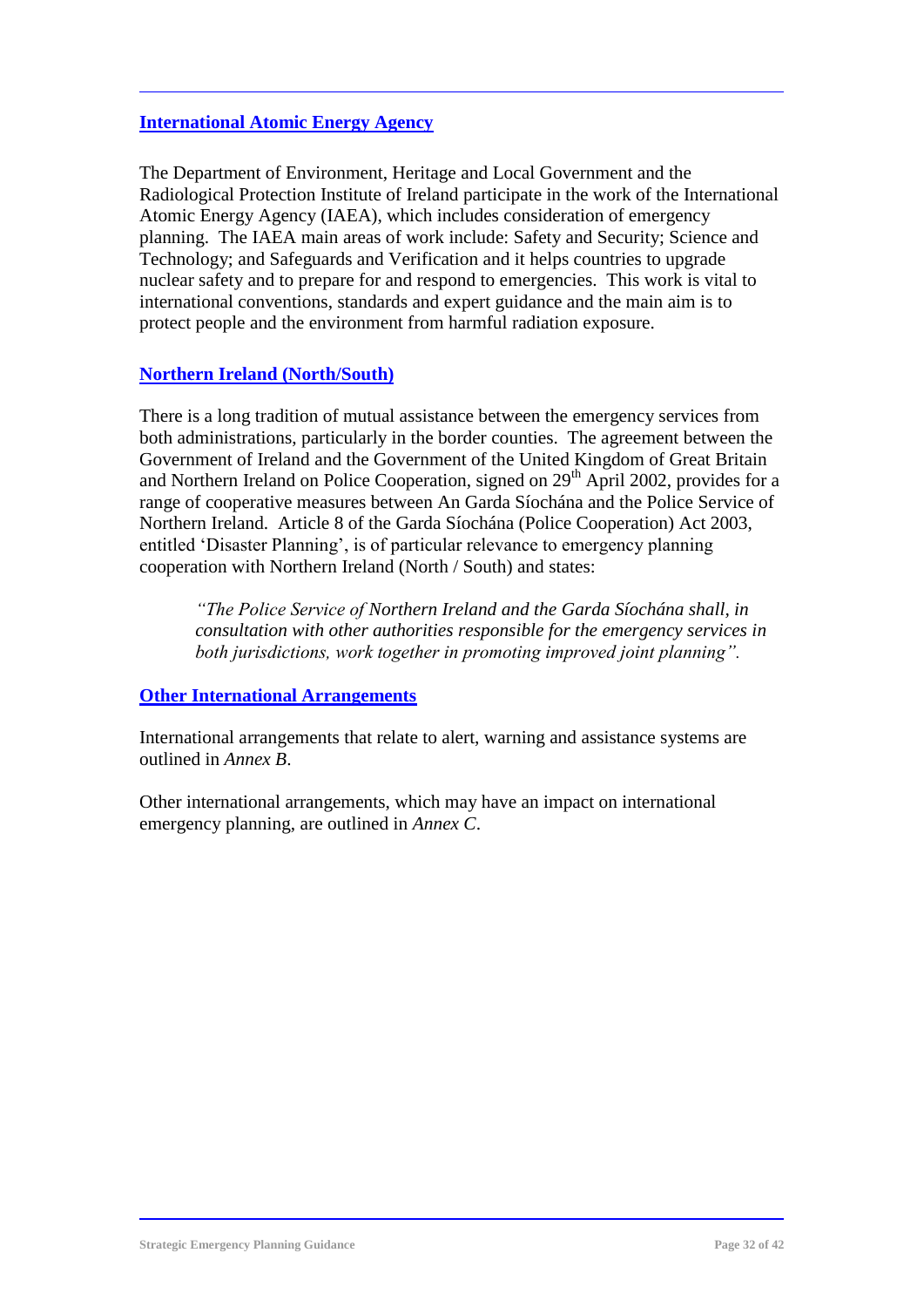### **Annex**

**Annex A:**

**Lead, Principal Support and Other Support Roles**

**Annex B:**

**International Alert, Warning and Assistance**

**Annex C:**

**Other International Arrangements**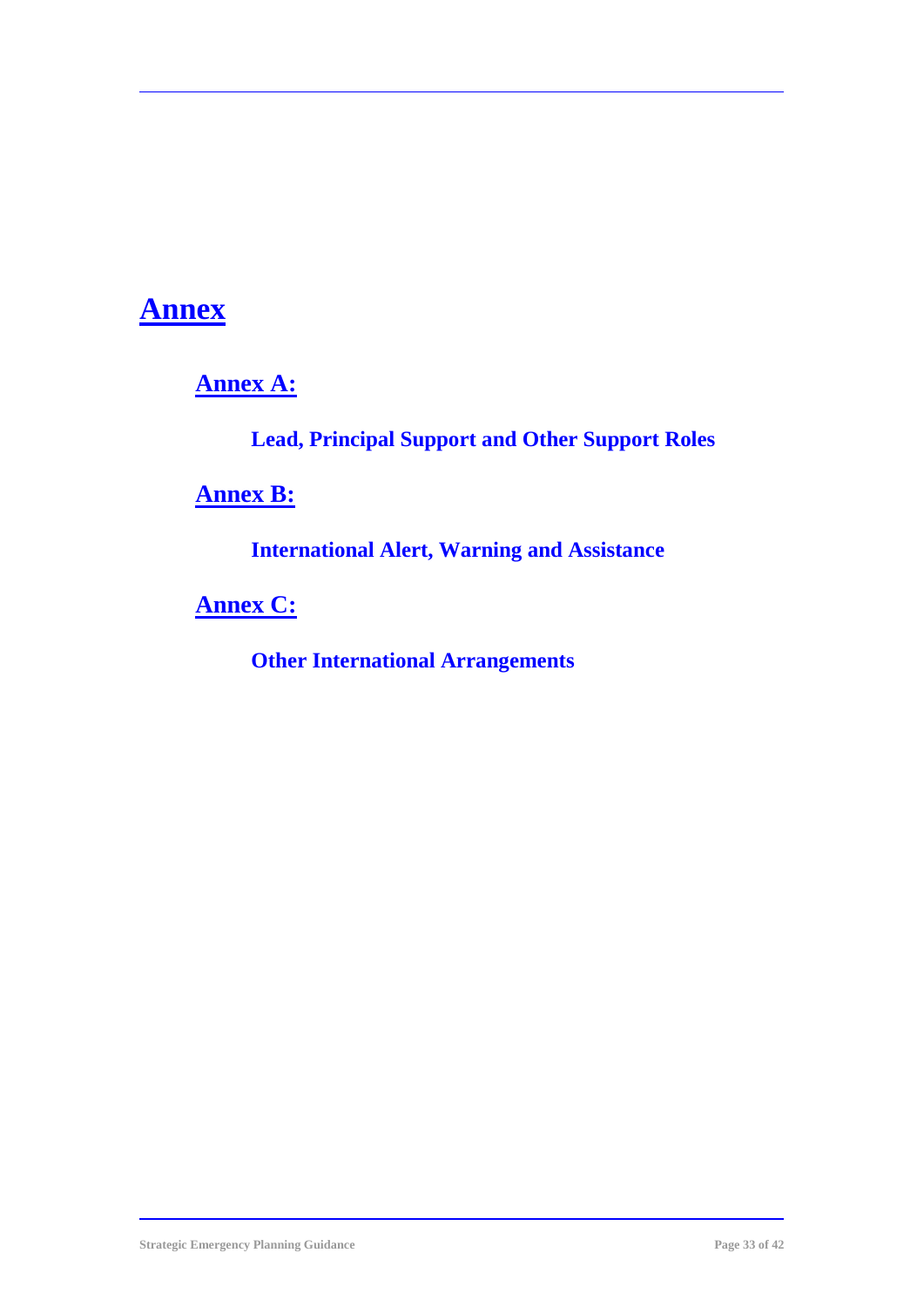### **Annex A - Lead, Principal Support and Other Support Roles**

An X in the row **'Lead Role'** indicates the lead Government Department for each plan.

The lead Government Departments should indicate in the relevant rows/columns, those other Government Departments or public authorities from which they require a **Principal Support Role** or **Other Support Role** under each Plan.

**Annex 'A'** provides a template for lead Government Departments to assist them in the preparation, development, exercising and validation or otherwise examining their emergency plans. It will assist in identifying those other Departments or public authorities which have either a principal support or other support role. The completion of the template will require consultation and agreement between the lead Government Department and the other relevant Government Departments or public authorities with such roles under each plan. Many emergency plans are based on some form of coordination, assistance or sharing of resources between Government Departments or public authorities. In such circumstances provision should be made to have such arrangements underpinned by appropriate Memoranda of Understandings (MOU) or Service Level Agreements (SLA). Such MOUs and SLAs should be developed and reviewed over time and will provide for clarity of arrangements and functions between the relevant Government Departments and those providing support.

The position, as outlined, may alter as new threats develop or as Government reviews Departmental emergency planning and management.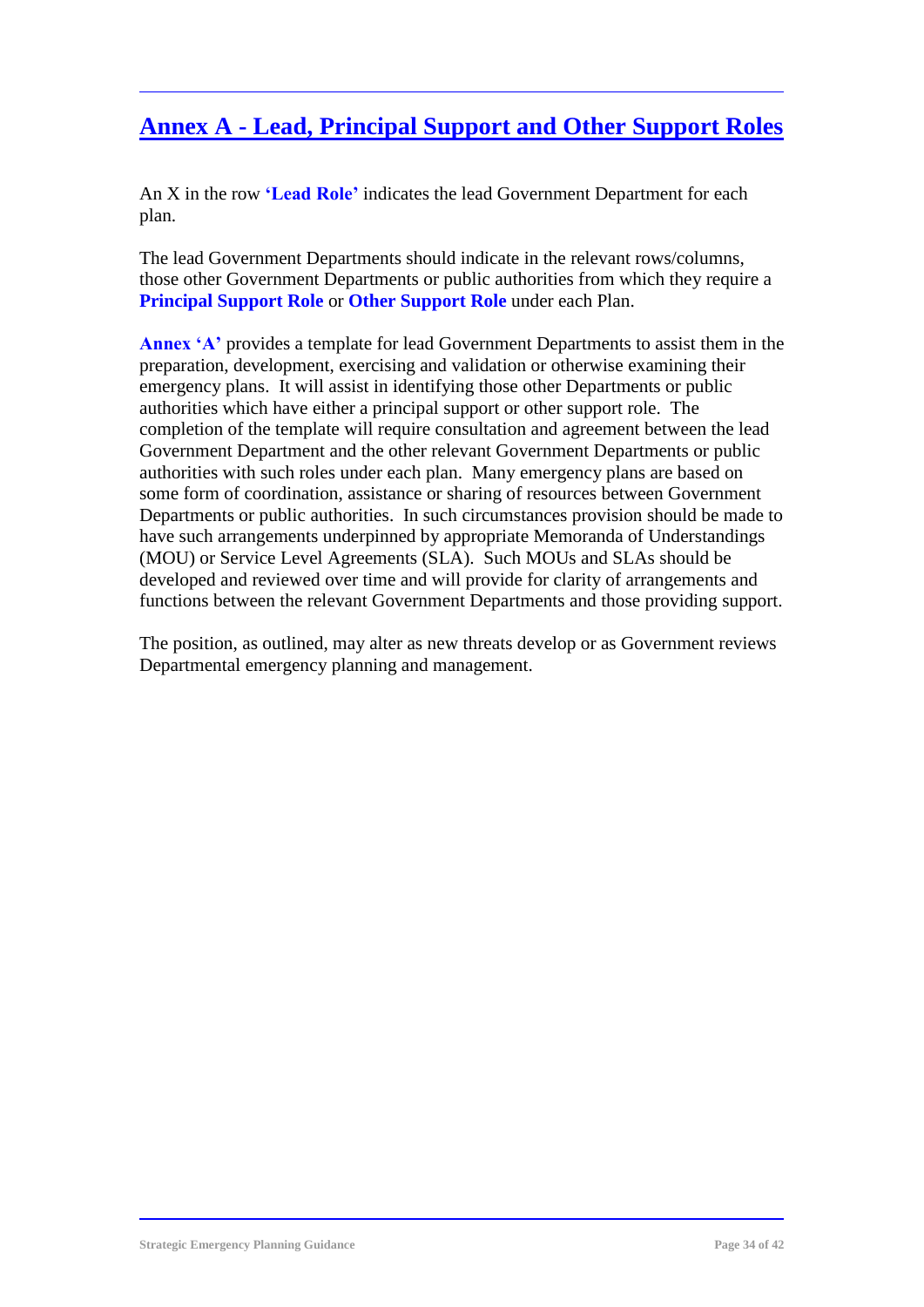| <b>Strategic</b><br>Emergency<br>Plans                                   | Departments/<br>Public<br><b>Authorities</b> | <b>DAF</b> | <b>DAST</b> | $\mathbf{A}\mathbf{G}$ | <b>DCMNR</b> | <b>DCGRA</b> | DoD/<br>DF | <b>DES</b> | <b>DETE</b> | <b>DEHLG</b> | <b>DoF</b> | <b>DFA</b> | <b>DHC</b>   | DJELR/<br>GS | Revenue | <b>DSFA</b> | D/Taoiseach | DoT |
|--------------------------------------------------------------------------|----------------------------------------------|------------|-------------|------------------------|--------------|--------------|------------|------------|-------------|--------------|------------|------------|--------------|--------------|---------|-------------|-------------|-----|
| <b>Framework for</b><br><b>Coordinated</b>                               | <b>Lead Role</b>                             |            |             |                        |              |              |            |            |             | X            |            |            | $\mathbf{X}$ | $\mathbf{X}$ |         |             |             |     |
| <b>Response to Major</b><br>Emergency                                    | Principal<br><b>Support</b><br><b>Roles</b>  |            |             |                        |              |              |            |            |             |              |            |            |              |              |         |             |             |     |
|                                                                          | <b>Other</b><br><b>Support</b><br>Roles      |            |             |                        |              |              |            |            |             |              |            |            |              |              |         |             |             |     |
| <b>Chemical</b><br><b>Emergencies</b>                                    | <b>Lead Role</b>                             |            |             |                        |              |              |            |            |             | $\mathbf X$  |            |            |              |              |         |             |             |     |
|                                                                          | Principal<br><b>Support</b><br><b>Roles</b>  |            |             |                        |              |              |            |            |             |              |            |            |              |              |         |             |             |     |
|                                                                          | Other<br><b>Support</b><br>Roles             |            |             |                        |              |              |            |            |             |              |            |            |              |              |         |             |             |     |
| <b>National Emergency</b><br><b>Plan for Nuclear</b><br><b>Accidents</b> | <b>Lead Role</b>                             |            |             |                        |              |              |            |            |             | $\mathbf X$  |            |            |              |              |         |             |             |     |
|                                                                          | Principal<br><b>Support</b><br><b>Roles</b>  |            |             |                        |              |              |            |            |             |              |            |            |              |              |         |             |             |     |
|                                                                          | Other<br><b>Support</b><br>Roles             |            |             |                        |              |              |            |            |             |              |            |            |              |              |         |             |             |     |
| <b>Severe Weather</b><br><b>Emergencies</b>                              | <b>Lead Role</b>                             |            |             |                        |              |              |            |            |             | $\mathbf X$  |            |            |              |              |         |             |             |     |
|                                                                          | Principal<br><b>Support</b><br><b>Roles</b>  |            |             |                        |              |              |            |            |             |              |            |            |              |              |         |             |             |     |
|                                                                          | Other<br><b>Support</b><br>Roles             |            |             |                        |              |              |            |            |             |              |            |            |              |              |         |             |             |     |

### **Annex A - Lead, Principal Support and Other Support Roles**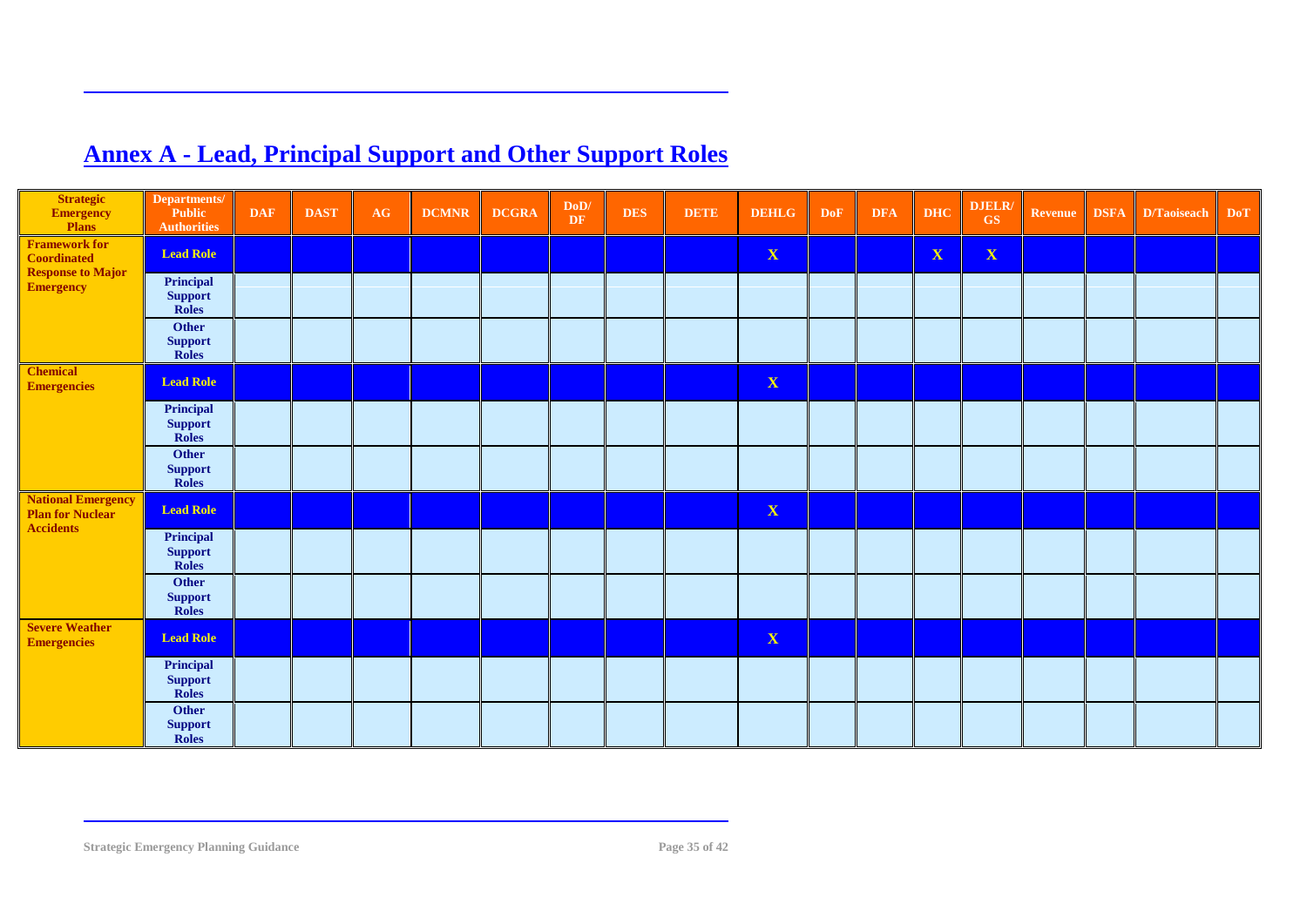| <b>Strategic</b><br><b>Emergency</b><br>Plans | Departments/<br><b>Public</b><br><b>Authorities</b> | <b>DAF</b>  | <b>DAST</b> | $\mathbf{A}\mathbf{G}$ | <b>DCMNR</b> | <b>DCGRA</b> | $\mathbf{DoD}/$<br>DF | <b>DES</b> | <b>DETE</b> | <b>DEHLG</b> | <b>DoF</b> | <b>DFA</b> | <b>DHC</b>   | DJELR/<br>GS | Revenue | <b>DSFA</b> | D/Taoiseach | <b>DoT</b> |
|-----------------------------------------------|-----------------------------------------------------|-------------|-------------|------------------------|--------------|--------------|-----------------------|------------|-------------|--------------|------------|------------|--------------|--------------|---------|-------------|-------------|------------|
| <b>Public Health</b><br><b>Emergencies</b>    | <b>Lead Role</b>                                    |             |             |                        |              |              |                       |            |             |              |            |            | $\mathbf{X}$ |              |         |             |             |            |
|                                               | Principal<br><b>Support</b><br><b>Roles</b>         |             |             |                        |              |              |                       |            |             |              |            |            |              |              |         |             |             |            |
|                                               | Other<br><b>Support</b><br><b>Roles</b>             |             |             |                        |              |              |                       |            |             |              |            |            |              |              |         |             |             |            |
| <b>Major Oil Spillages</b><br>from Vessels    | <b>Lead Role</b>                                    |             |             |                        | $\mathbf X$  |              |                       |            |             |              |            |            |              |              |         |             |             |            |
|                                               | Principal<br><b>Support</b><br><b>Roles</b>         |             |             |                        |              |              |                       |            |             |              |            |            |              |              |         |             |             |            |
|                                               | Other<br><b>Support</b><br><b>Roles</b>             |             |             |                        |              |              |                       |            |             |              |            |            |              |              |         |             |             |            |
| <b>Marine Search and</b><br><b>Rescue</b>     | <b>Lead Role</b>                                    |             |             |                        | $\mathbf X$  |              |                       |            |             |              |            |            |              |              |         |             |             |            |
|                                               | Principal<br><b>Support</b><br><b>Roles</b>         |             |             |                        |              |              |                       |            |             |              |            |            |              |              |         |             |             |            |
|                                               | Other<br><b>Support</b><br><b>Roles</b>             |             |             |                        |              |              |                       |            |             |              |            |            |              |              |         |             |             |            |
| <b>Exotic Animal</b><br><b>Diseases</b>       | <b>Lead Role</b>                                    | $\mathbf X$ |             |                        |              |              |                       |            |             |              |            |            |              |              |         |             |             |            |
|                                               | Principal<br><b>Support</b><br>Roles                |             |             |                        |              |              |                       |            |             |              |            |            |              |              |         |             |             |            |
|                                               | Other<br><b>Support</b><br><b>Roles</b>             |             |             |                        |              |              |                       |            |             |              |            |            |              |              |         |             |             |            |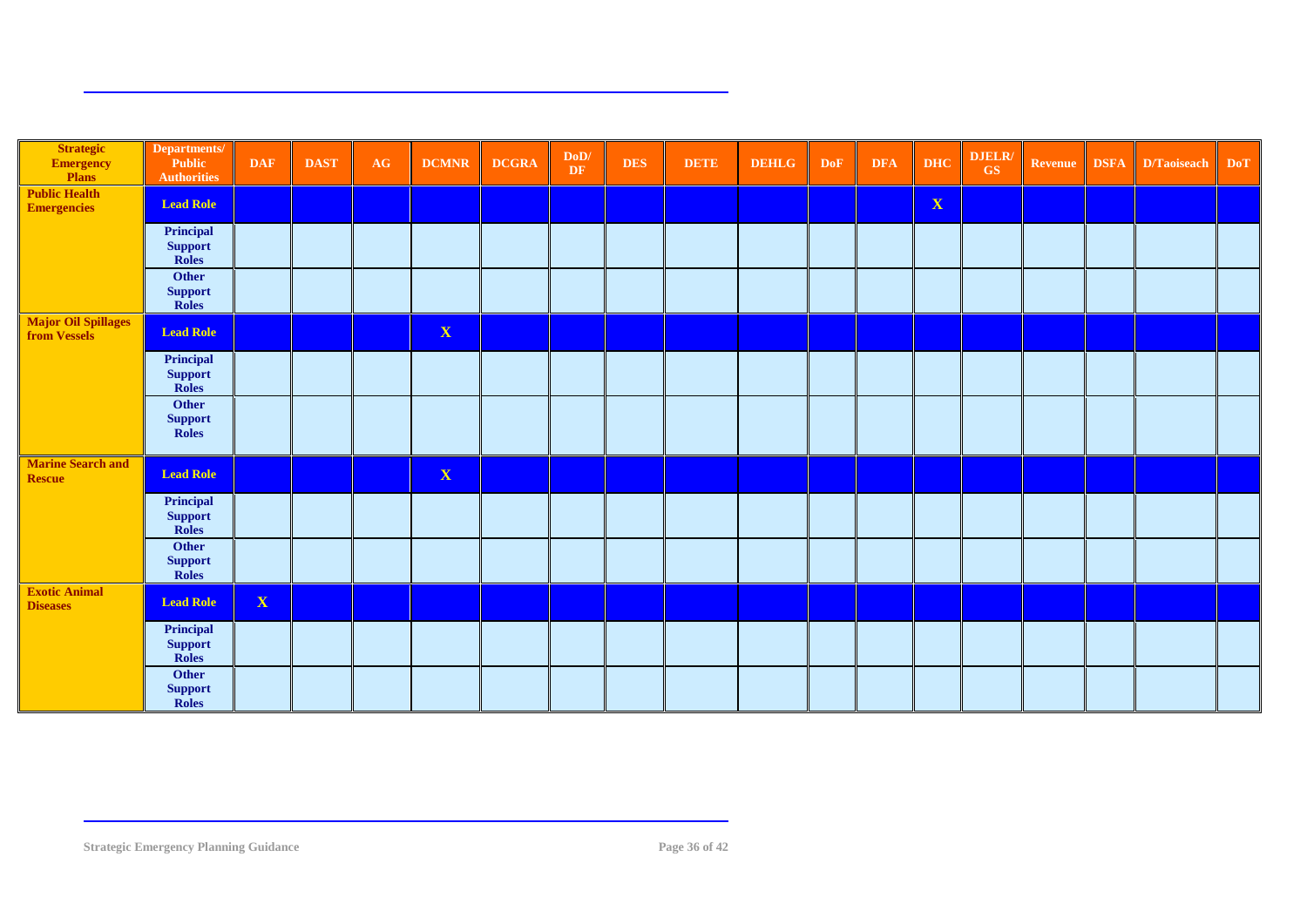### **Annex A - Lead, Principal Support and Other Support Roles**

#### **Expanded abbreviations of Departments as listed in Annex A**

| <b>DAF</b>                             | <b>DAST</b>                                             | AG                                                 | <b>DCMNR</b>                                                                 | <b>DCGRA</b>                                                              | DoD/<br>DF                                                | <b>DES</b>                                                | <b>DETE</b>                                                      | <b>DEHLG</b>                                                                                 |
|----------------------------------------|---------------------------------------------------------|----------------------------------------------------|------------------------------------------------------------------------------|---------------------------------------------------------------------------|-----------------------------------------------------------|-----------------------------------------------------------|------------------------------------------------------------------|----------------------------------------------------------------------------------------------|
| Department of<br>Agriculture &<br>Food | <b>Department of</b><br>Arts, Sport &<br><b>Tourism</b> | Office of the<br><b>Attorney</b><br><b>General</b> | <b>Department of</b><br><b>Communications, Marine</b><br>& Natural Resources | Department of<br><b>Community, Rural</b><br>& Gaeltacht<br><b>Affairs</b> | Department of<br><b>Defence and The</b><br>Defence Forces | Department of<br><b>Education &amp;</b><br><b>Science</b> | <b>Department of</b><br><b>Enterprise, Trade</b><br>& Employment | <b>Department of the</b><br>Environment,<br><b>Heritage &amp; Local</b><br><b>Government</b> |

| <b>DoF</b>                      | <b>DFA</b>                                     | <b>DHC</b>                                | <b>DJELR/</b><br>GS                                                                       | <b>Revenue</b>                                       | <b>DSFA</b>                              | D/Taoiseach                                 | <b>DoT</b>                               |
|---------------------------------|------------------------------------------------|-------------------------------------------|-------------------------------------------------------------------------------------------|------------------------------------------------------|------------------------------------------|---------------------------------------------|------------------------------------------|
| Department of<br><b>Finance</b> | <b>Department of</b><br><b>Foreign Affairs</b> | <b>Department of Health</b><br>& Children | <b>Department of</b><br>Justice, Equality &<br><b>Law Reform and</b><br>An Garda Síochána | <b>Office of the Revenue</b><br><b>Commissioners</b> | Department of Social<br>& Family Affairs | <b>Department of An</b><br><b>Taoiseach</b> | <b>Department of</b><br><b>Transport</b> |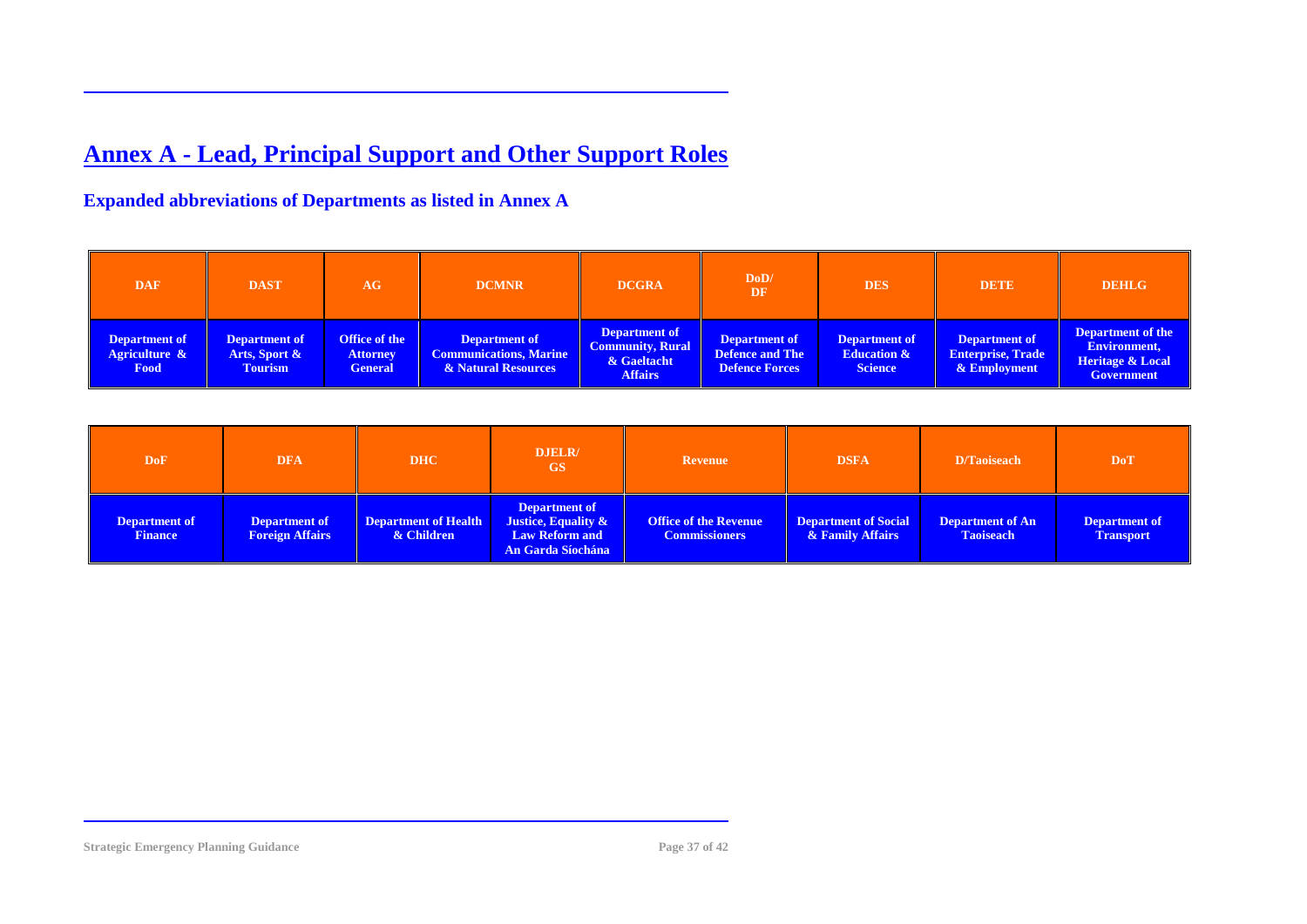### **Annex B - International Alert, Warning and Assistance**

#### **EU Monitoring and Information Centre (MIC)**

The *"EU Monitoring and Information Centre (MIC)"* was set up at the Commission under the framework of the EU Civil Protection Mechanism. In the event of a major incident the MIC will contact the Department of the Environment, Heritage and Local Government (DEHLG), as the National Correspondent, and the Department of Foreign Affairs (DFA), as the National Competent Authority, through An Garda Síochána. The DEHLG will pass on full details to the relevant lead Government Department for action. Marine incidents are alerted and notified to the Irish Coast Guard at the Department of Communications, Marine and Natural Resources.

The MIC may also request expert assistance in the Nuclear, Biological or Chemical (NBC) fields and/or information on medical resources, such as sera, vaccines and antibiotics. When the request involves expert assistance in NBC contact will be made with the Department of Defence (DOD) who will in turn identify and notify the relevant experts in the lead Department. When the request involves information on medical resources contact will be made with the Department of Health and Children. For immediate assistance, each member state may seek civil protection assistance from the others through the MIC and the framework of the Civil Protection Mechanism, established to facilitate reinforced cooperation in civil protection assistance interventions, *Ref. OJ L 297, 15,11,2001,p.7.*

#### **Nuclear/Radiological Emergency Alert Systems (ECURIE & EMERCON)**

There are two early warning notification systems used for an occurrence of a nuclear or radiological accident or emergency abroad, **ECURIE -** *European Community Urgent Radiological Information Exchange and* **EMERCON -** *International Atomic Energy Agency (IAEA) warning system.* Alerts are passed on to the Radiological Protection Institute of Ireland (RPII), as the National Competent Authority, through An Garda Síochána.

The ECURIE Alert System operates within the European Union and is based on a EU Council Decision (*87/600/Euratom*). Under this system, each member state is required to notify other member states, of any radiological or nuclear related accident or incident that could have consequences outside its territory. Member states must also provide details of any protective actions being implemented and the results of radiological measurements taken.

EMERCON is an early notification system for nuclear emergencies and is operated by the IAEA based on the 1986 *'Convention on Early Notification of a Nuclear Accident'.* The RPII is the contact point for the European Union Radiological Data Exchange Platform (EURDEP), which facilitates the exchange of monitoring data. There are also other international mutual assistance mechanisms such as the IAEA *"Convention on Assistance in the Case of a Nuclear Accident or Radiological Emergency"* or the EU Council Conclusion (21.11.89) on *"Cooperation and Assistance in the EU in the event of a nuclear accident or radiological emergency".*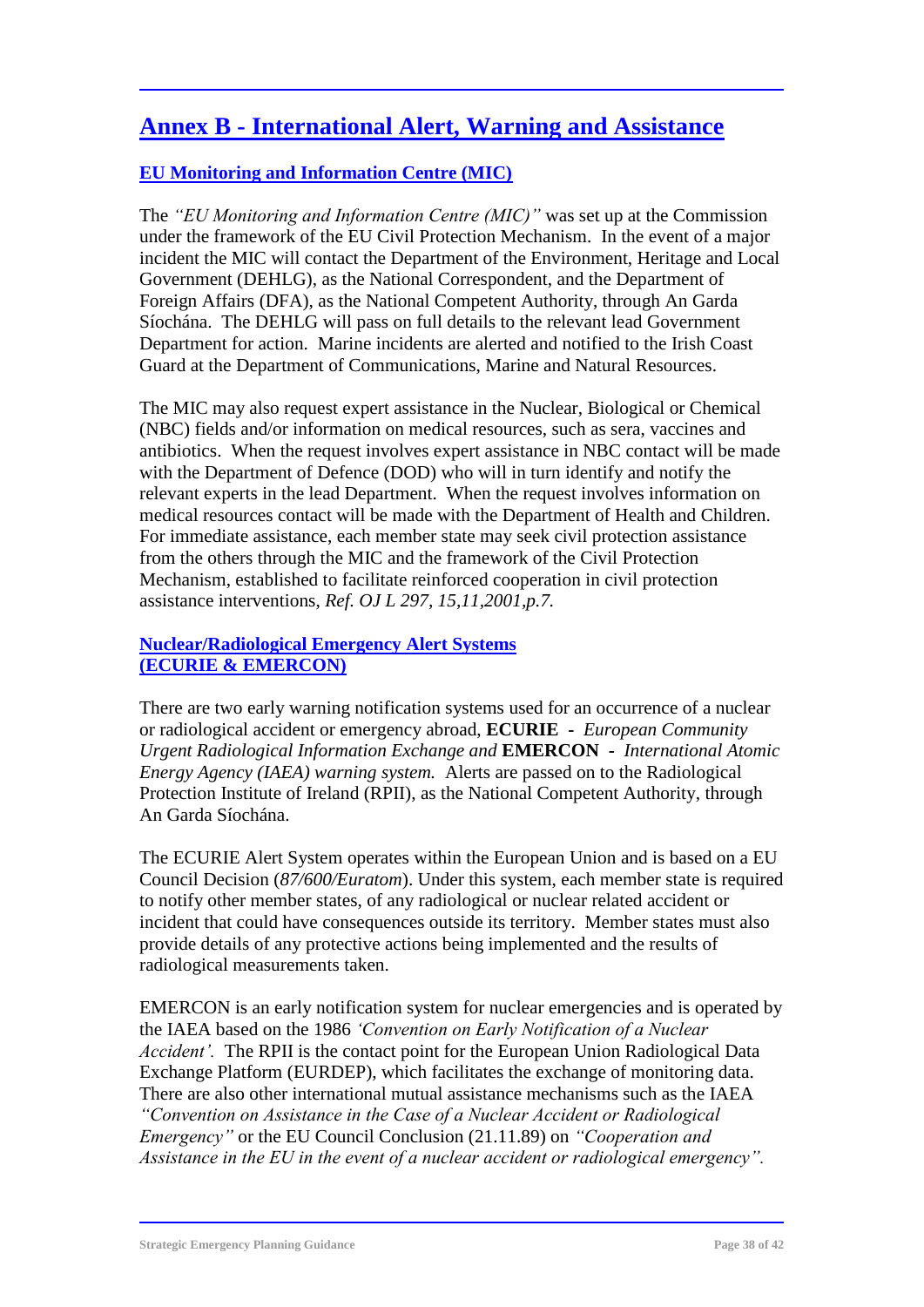#### **Rapid Alert System BICHAT** *(Biological, Chemical Attack)* **(RAS BICHAT)**

EU level solidarity in the protection of health is ensured under the *"Programme of cooperation on preparedness and response to biological and chemical agent attacks (health security)"*, as agreed on  $17<sup>th</sup>$  December 2001 by the Commission's Health Security Committee.

Under this programme, direct lines are interlinking health contact points in the member states and the Commission through the *"Rapid Alert System BICHAT (Biological, Chemical Attack)",* known as RAS BICHAT. This is an EU-wide capability for the timely detection and identification of biological and chemical agents, which has been created, as well as a database of health service specialists in disaster medicine and biological terrorism. The Department of Health and Children has reviewed the process flows in relation to RAS BICHAT and EU contact is directed through the Ambulance Control Centre.

#### **Food Safety - RAPID Alert System**

This system, coordinated by the *Directorate General for Health and Consumer Affairs (DG SANCO)* of the European Commission, is a response mechanism to any serious health risk to food or feedstuffs. In relation to the role of the Irish Department of Agriculture and Food (DAF), notification is sent by the EU Commission to key personnel (veterinary/senior agricultural inspectorate) and appropriate action is taken as required. This system also issues alerts to the Food Safety Authority of Ireland (FSAI), an agency of the Department of Health and Children (DHC). The DAF has a service contract with the FSAI, which includes coordination measures relating to the Rapid Alert System.

#### **Animal Health - Office International des Épizooties (OIE), List A Diseases**

In regard to the 15 animal diseases on the OIE List A, there are detailed EU rules regarding the control measures that member states must take when they have confirmed an outbreak. These rules are laid down in various EU Directives, e.g. *"2003/85/EC for Foot and Mouth Disease"* or *"2001/89/EC for Classical Swine Fever".* The rules include a requirement for contingency plans to be prepared in "peace-time", which must be approved by the Commission. Both contingency planning and control measures following an outbreak are subject to audits by inspectors from the EU Food and Veterinary Office.

Member states are required to notify any confirmed outbreak to both the EU and to the OIE (the International Animal Health Organisation). The EU and OIE in turn notify the other member states of the outbreak. In the event that the affected member state has insufficient resources to cater for the control measures required the EU encourages other member states to redeploy staff to assist the affected member state. A separate written agreement to send staff to assist in the event of an outbreak also exists between Ireland and the following countries – UK; Australia; New Zealand; Canada and the USA.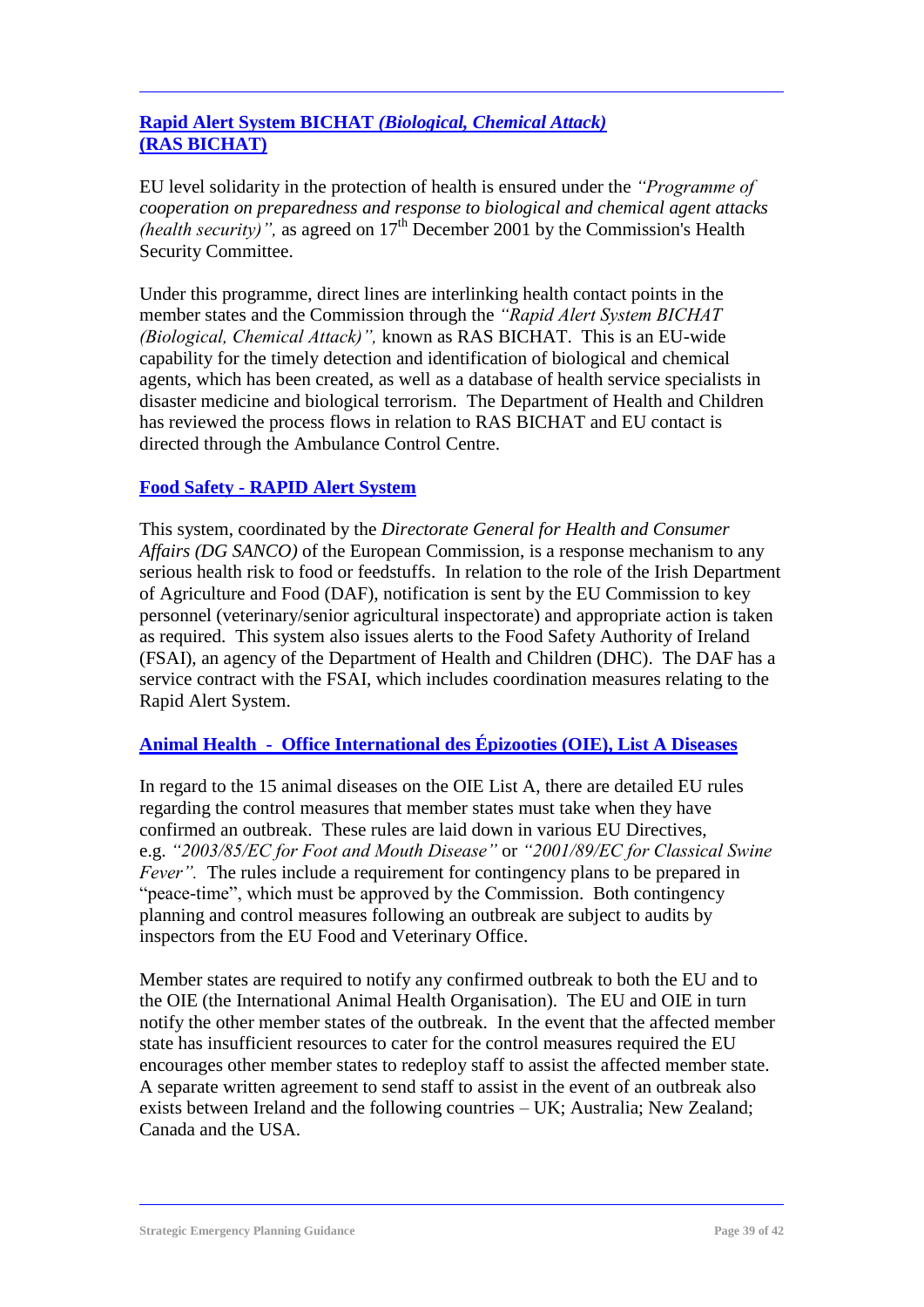### **Annex C - Other International Arrangements**

#### **EU SEVESO II Directive**

Arising from a review of the original *"SEVESO Directive (Council Directive*  82/501/EEC of 24 June 1982)", the Council of the EU, on 9<sup>th</sup> December 1996, adopted "Council Directive 96/82/EC" on the control of major accident hazards involving dangerous substances, commonly referred to as the *"SEVESO II Directive".* 

This Directive is aimed at the prevention of major accidents that involve dangerous substances and the limitation of their consequences for man and the environment, with a view to ensuring high levels of protection throughout the EU in a consistent and effective manner. The regulations for the purposes of implementing the SEVESO II Directive into Irish law were signed by the Minister for Enterprise, Trade and Employment on 21 December 2000 and are entitled *"European Communities (Control of Major Accident Hazards Involving Dangerous Substances) Regulations, 2000 [S.I. 476 of 2000]".* The Central Competent Authority (CCA) for Ireland is the National Authority for Occupational Safety and Health, also known as the Health and Safety Authority (HSA), which comes under the aegis of the Department of Enterprise, Trade and Employment. Reference to the SEVESO Directive and related material can be accessed through the HSA website at: [http://www.hsa.ie/safety/ chemical\\_awareness/legislation.htm](http://www.hsa.ie/safety/%20chemical_awareness/legislation.htm)

#### **Transport of Dangerous Goods by Road**

The regulations on the transport of dangerous goods by road have been derived from the *"EU Council Directive 94/55/EC 21 November 1994"* on the approximation of the laws of the member states with regard to the Transport of Dangerous Goods by Road *[Official Journal L 319, 12.12.1994],* and which have been amended by the following acts:

- **Directive 2000/61/EC of the European Parliament and of the EU Council of 10 October 2000,** *[Official Journal L 279, 01.11.2000];*
- **Commission Directive 2003/28/EC of 7 April 2003,** *[Official Journal L 90, 08.04.2003].*

The responsibility for this function has been assigned to the Health and Safety Authority, by the Department of Enterprise, Trade and Employment.

#### **Natural Resources Contingency Planning**

The Department of Communications, Marine and Natural Resources (DCMNR) exercises its responsibilities for oil supply security and for coordination of contingency response measures having regard to the systems that exist at international level to deal with major oil crises and in cooperation both with the *"National Oil Reserves Agency (NORA)"* and the Irish oil industry*.* NORA is charged with arranging for the holding of national strategic oil stocks working with the Irish oil industry.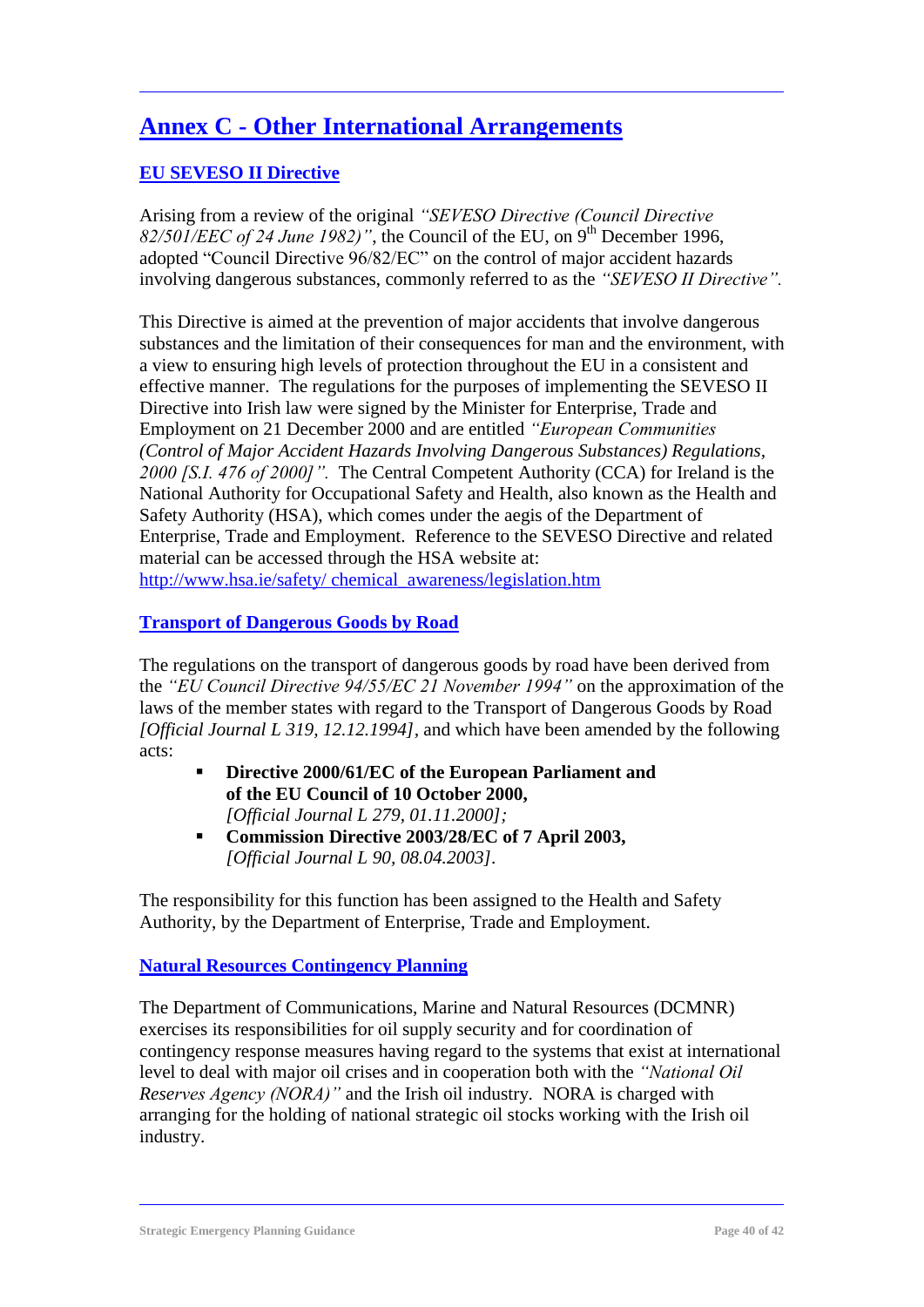In the event of a major national oil supply shortage the Oil Supply Division of the DCMNR would notify the International Energy Agency and maintain on-going liaison as appropriate.

An *"Electricity Interconnection and Trading Agreement (16th June 1995)"* exists between the Electricity Supply Board (ESB) and Northern Ireland Electricity (NIE) PLC in relation to sharing of power system reserve requirements, emergency support, coordination of outages of transmission plant and notification of certain system operation matters.

#### **Marine Pollution, Search and Rescue Provisions**

The Department of Communications, Marine and Natural Resources and the Irish Coast Guard maintain a number of bilateral and multilateral arrangements with regard to marine pollution and search and rescue (SAR). These arrangements include:

- **Memorandum of Understanding (MOU)** Formalising the working arrangements between Ireland and Great Britain on SAR and Pollution;
- **The Bonn Agreement** An agreement on marine pollution between all countries of the North Sea, which is being extended to cover the Atlantic including Ireland as a full member;
- **An Anglo French Advisory Group** Set up to assist Great Britain and France during incidents in the English Channel, which Ireland attends;
- **An EU Management Committee on Marine Pollution** Under the Civil Protection Mechanism of the EU DG Environment;
- **The North Atlantic Marine Rescue Coordination Committee**  Meets every two years between all the National Marine Rescue Coordination Committees.

Part XII of the *"UN Convention on the Law of the Sea (UNCLOS)"* establishes the global legal framework for the protection of the marine environment and requires all States to cooperate to protect and preserve it. This obligation is met by concluding regional cooperation agreements and globally through the International Maritime Organisation (IMO).

In the context of international cooperation in emergency planning the most relevant would be the *"International Convention on Oil Pollution Preparedness, Response and Cooperation (OPRC), 1990".* Ireland is a party to the OPRC Convention and parties to this convention are required to establish measures for dealing with pollution incidents, either nationally or in cooperation with other countries.